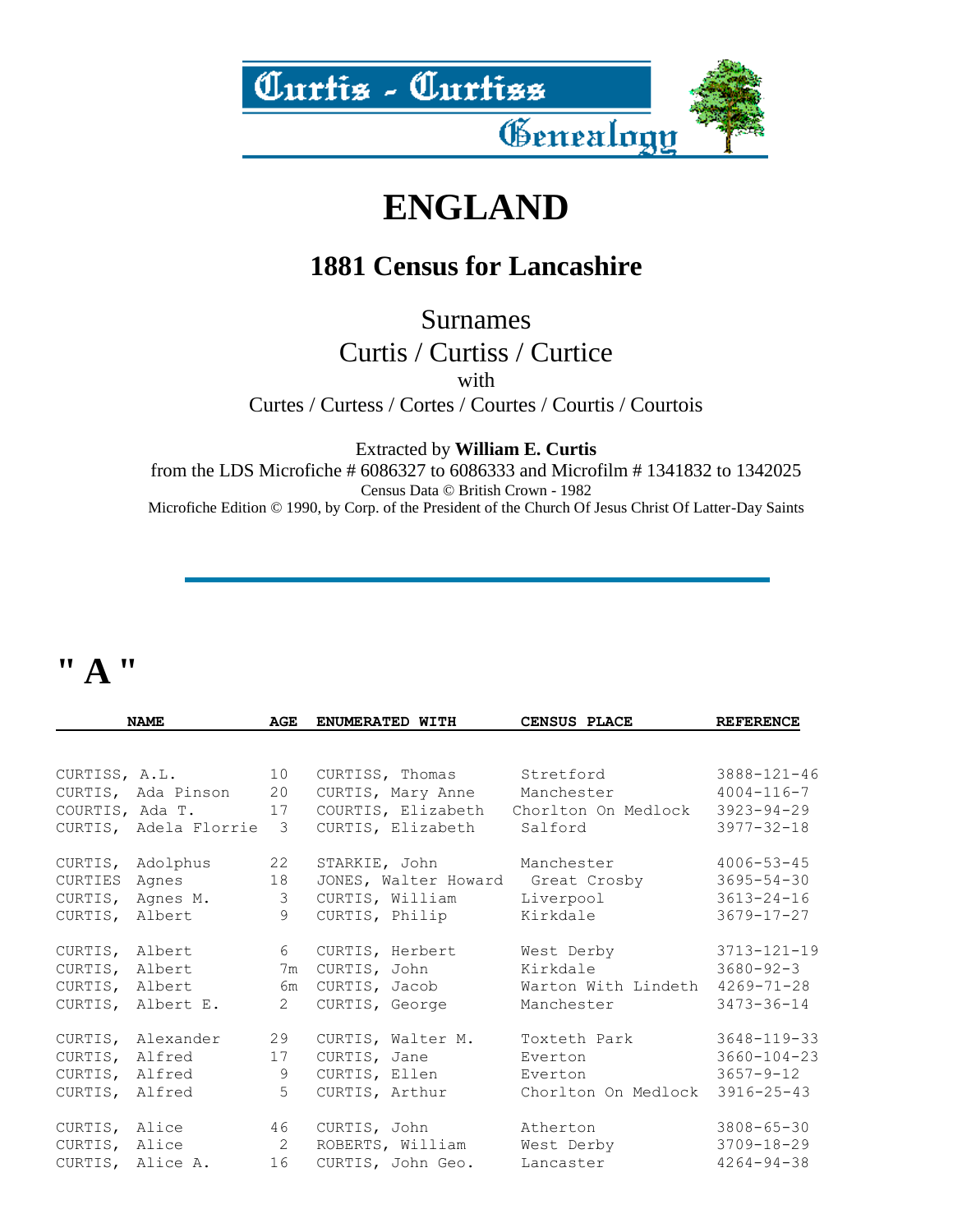|                 | CURTIS, Alice Ann  | 10              | CURTIS, John   |                              | Atherton                         | $3808 - 65 - 30$  |
|-----------------|--------------------|-----------------|----------------|------------------------------|----------------------------------|-------------------|
|                 | CURTIS, Alice H.   | 26              |                | CURTIS, David B.             | Hulme                            | $3928 - 22 - 38$  |
|                 | CURTIES Alice Jane | 8m              |                | CURTIES, William             | Newton                           | $4011 - 20 - 36$  |
|                 | CURTIS, Alice Kate | 14              |                | WHITTAKER, Richd.            | Manchester                       | $3989 - 56 - 16$  |
| CURTIS,         | Alice M.           | 24              | CURTIS, George |                              | Newton                           | $4012 - 4 - 2$    |
|                 |                    |                 |                |                              |                                  |                   |
| CURTIS,         | Alicia             | 32              |                | CURTIS, Thomas J.            | Broughton In Salford 3951-113-17 |                   |
| CURTIS,         | Aloysius           |                 |                | 10m CURTIS, Thomas J.        | Broughton In Salford 3951-113-17 |                   |
| CURTIS,         | Amelia             | 16              | CURTIS, Thomas |                              | Liverpool                        | $3598 - 124 - 25$ |
| CURTIS,         | Amelia M.          | $7\phantom{.0}$ |                | CURTIS, William H.           | West Derby                       | $3707 - 106 - 35$ |
| CURTIS, Amy     |                    | 59              |                | CURTIS, Charles              | Hulme                            | $3929 - 61 - 20$  |
| CURTIS,         | Amy                | $\overline{1}$  |                | CURTIS, Matts Rd.            | Crumpsall                        | $4026 - 78 - 10$  |
| CURTIS,         | Andrew             | 58              | Self           |                              | Liverpool                        | $3626 - 98 - 17$  |
| CURTIS,         | Ann                | 69              |                | ASHLEY, Hannah               | Liverpool                        | $3616 - 58 - 23$  |
|                 |                    |                 |                |                              |                                  |                   |
| CURTIS,         | Ann                | 50              |                | CURTIS, William              | Liverpool                        | $3595 - 151 - 34$ |
| CURTIS,         | Ann                | 42              | Self           |                              | Ashton Under Lyne                | $4036 - 69 - 13$  |
| CURTIS,         | Ann                | 36              |                | CURTIS, Joseph               | West Derby                       | $3706 - 126 - 29$ |
| CURTIS, Ann     |                    | 26              |                | CURTIS, Charles G            | Bootle Cum Linacre               | $3693 - 111 - 38$ |
|                 |                    |                 |                |                              |                                  |                   |
| CURTIS,         | Ann                | 25              |                | NICKOLSON, George            | Wavertree                        | $3717 - 168 - 24$ |
| CURTIS,         | Ann L.             | 38              | CURTIS, Philip |                              | Kirkdale                         | $3679 - 17 - 27$  |
| CURTIS,         | Ann Maria          | 11              |                | CURTIS, Herbert              | West Derby                       | $3713 - 121 - 19$ |
| CURTIS,         | Anna               | 42              | CURTIS, Thomas |                              | Liverpool                        | $3598 - 124 - 25$ |
|                 |                    |                 |                |                              |                                  |                   |
| CURTIS, Anna M. |                    | 48              | WALKER, Joseph |                              | Layton With Warbreck 4254-35-5   |                   |
| CURTIS,         | Annetta Louisa 8   |                 |                | CURTIS, Elizabeth            | Salford                          | $3977 - 32 - 18$  |
| CURTIS, Annie   |                    | 30              |                | CURTIS, Jonathan             | Kirkdale                         | $3682 - 95 - 8$   |
| CURTIS,         | Annie              | 30              | CURTIS, Wiliam |                              | Lancaster                        | $4264 - 94 - 37$  |
|                 |                    |                 |                |                              |                                  |                   |
| CURTIS,         | Annie              | 18              | CRAIG, Joseph  |                              | Manchester                       | $4000 - 18 - 9$   |
| CURTIS,         | Annie              | 17              |                | PEARSON, Thomas              | Tonge With Hauigh                | $3827 - 90 - 39$  |
| CURTIS,         | Annie              | 13              | CURTIS, Tom    |                              | Gorton                           | $3905 - 52 - 35$  |
| CURTIS, Annie   |                    | 13              | CURTIS, Tom    |                              | Manchester                       | $4019 - 98 - 51$  |
| CURTIS, Annie   |                    | 5 <sup>5</sup>  |                | CURTIS, Jonathan             | Kirkdale                         | $3682 - 95 - 8$   |
| CURTIS, Annie   |                    | 4               | CURTIS, Edwin  |                              | Toxteth Park                     | $3646 - 83 - 22$  |
|                 | CURTIS, Annie M.   | 41              |                | CURTIS, John                 | Broughton In Salford 3956-6-6    |                   |
|                 | CURTIS, Annie M.   | 19              |                | UTLEY, Charles, J.C. Preston |                                  | $4239 - 32 - 60$  |
|                 |                    |                 |                |                              |                                  |                   |
| CURTIS, Arthur  |                    | 28              | Self           |                              | Chorlton On Medlock              | $3916 - 25 - 43$  |
| CURTIS, Arthur  |                    | 12              | RUSHTON, Betty |                              | Colne                            | $4165 - 32 - 1$   |
| CURTIS, Arthur  |                    | $\overline{4}$  | CURTIS, Joseph |                              | Liverpool                        | $3623 - 4 - 1$    |
|                 | COURTOIS, Ansele   | 18              |                | CLUNAH, Juliette             | Liverpool                        | $3625 - 7 - 8$    |
|                 |                    |                 |                |                              |                                  |                   |

# **" B "**

|                    | <b>NAME</b>                                                   | AGE                 | <b>ENUMERATED WITH</b>                                        | CENSUS PLACE                                  | <b>REFERENCE</b>                                                             |
|--------------------|---------------------------------------------------------------|---------------------|---------------------------------------------------------------|-----------------------------------------------|------------------------------------------------------------------------------|
| CURTIS,<br>CURTIS, | Beatrice<br>CURTIS, Benjamin<br>Benjamin J.<br>CURTIS, Benjn. | 3m<br>17<br>9<br>51 | CURTIS, Edwin<br>CURTIS, Benjn.<br>CURTIS, Michael J.<br>Self | Toxteth Park<br>Hulme<br>North Melos<br>Hulme | $3646 - 83 - 22$<br>$3931 - 45 - 30$<br>$3751 - 83 - 15$<br>$3931 - 45 - 30$ |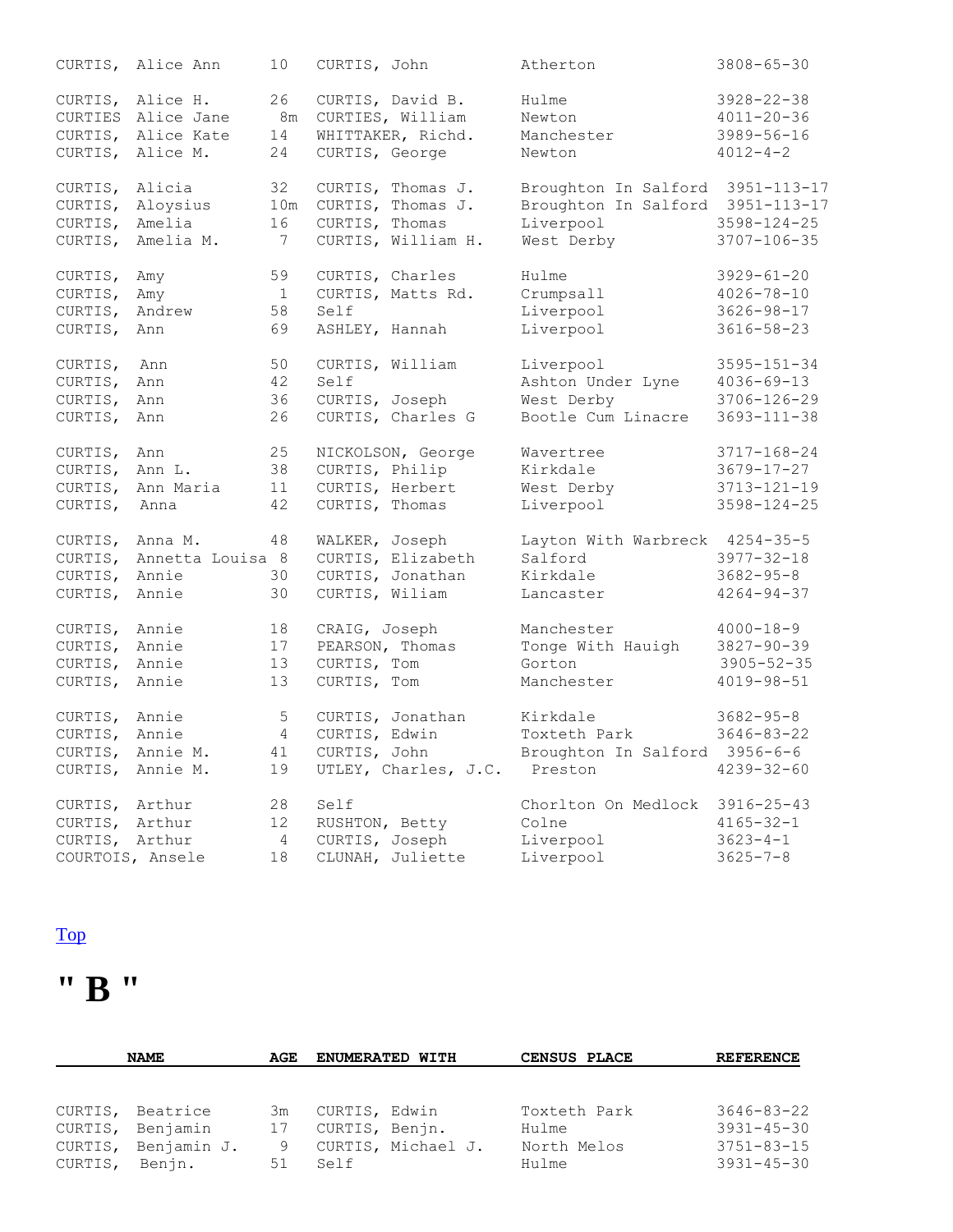| CURTIS, Bernard            |       | 30  | CURTIS, Andrew            |                      | Liverpool         | $3626 - 98 - 17$                     |
|----------------------------|-------|-----|---------------------------|----------------------|-------------------|--------------------------------------|
| CURTIS, Bertha             |       |     |                           | 7m CURTIS, Wm. James | Mancheter         | $4007 - 86 - 24$                     |
| CURTIS, Bessie             |       | 11  | CURTIS, George            |                      | Mancheter         | $3473 - 36 - 14$                     |
| CURTIS, Betsy              |       | 20  | CURTIS, Wiliam            |                      | Liverpool         | $3595 - 151 - 34$                    |
| CURTIS,<br>CURTIS, Bridget | Betty | 55. | Self<br>35 CURTIS, George |                      | Heap<br>Liverpool | $3857 - 36 - 12$<br>$3607 - 15 - 23$ |

**" C "** 

|               | <b>NAME</b>        | AGE            | ENUMERATED WITH       | <b>CENSUS PLACE</b>               | <b>REFERENCE</b>  |
|---------------|--------------------|----------------|-----------------------|-----------------------------------|-------------------|
|               |                    |                |                       |                                   |                   |
| CURTIS, C. M. |                    | 49             | Self                  | Walton On Hill                    | 3686-122-47       |
| CURTIS,       | Caroline           | 26             | CURTIS, Wm. James     | Mancheter                         | $4007 - 86 - 24$  |
| CURTIS,       | Caroline           | $\overline{1}$ | CURTIS, Wm. James     | Mancheter                         | $4007 - 86 - 24$  |
| CURTIS,       | Caroline E.        | 26             | BARRETT, William      | West Derby                        | $3715 - 16 - 26$  |
|               | Catherine          |                | CURTIS, Owen          | Mancheter                         |                   |
| CURTIS,       |                    | 49             |                       |                                   | $3988 - 46 - 20$  |
| CURTIS,       | Catherine          | 39             | PEMBERTON, Florence   | West Derby                        | $3715 - 9 - 12$   |
| CURTIS,       | Catherine          | 29             | CURTIS, Michael J.    | North Meols                       | $3751 - 83 - 15$  |
| CURTIS,       | Catherine          | 20             | CURTIS, Owen          | Mancheter                         | $3988 - 46 - 20$  |
| CURTIS,       | Catherine          | 7              | CURTIS, Thomas        | Liverpool                         | $3598 - 124 - 25$ |
| CURTIS,       | Catherine          | $\mathbf 1$    | CURTIS, John          | Mancheter                         | $3988 - 52 - 31$  |
| CURTIS,       | Charles            | 49             | Self                  | Hulme                             | $3929 - 61 - 20$  |
| CURTIS,       | Charles            | 32             | Self                  | Denton                            | $4045 - 6 - 6$    |
| CURTIS,       | Charles            | 29             | GOOD, George          | West Derby                        | $3714 - 31 - 1$   |
| CURTIS,       | Charles            | 27             | Self                  | Toxteth Park                      | 3643-101-27       |
|               | Charles            | 20             | CURTIS, Jane          | Everton                           | $3660 - 104 - 23$ |
| CURTIS,       |                    |                |                       |                                   |                   |
|               | CURTIS, Charles    | 16             | FOSTER, John          | Castleton                         | $4104 - 36 - 37$  |
| CURTIS,       | Charles            | 15             | KINSELLA, Edward      | Salford                           | $3967 - 67 - 11$  |
| CURTIS,       | Charles            | $\overline{4}$ | CURTIS, Arthur        | Chorlton On Medlock               | $3916 - 25 - 43$  |
| CURTIS,       | Charles A.         | 21             | CURTIS, Mary          | Chorlton On Medlock               | $3918 - 86 - 4$   |
| CURTIS,       | Charles C.         | 37             | Self                  | Barrow In Furness                 | $4287 - 83 - 53$  |
|               | CURTIS, Charles G. | 36             | Self                  | Bootle Cum Linacre                | $3693 - 111 - 38$ |
| CURTIS,       | Charlotte          | 57             | CURTIS, Mathew        | Heaton Norris                     | $3474 - 25 - 44$  |
| CURTIS,       | Charlotte          | 44             | CURTIS, Elizabeth     | Heap                              | $3856 - 31 - 1$   |
| CURTIS,       | Charlotte A.       | 15             | CURTIS, William G.    | Cheetham                          | $4021 - 50 - 18$  |
|               |                    |                |                       |                                   |                   |
| CURTIS,       | Chas.              | 20             | WHITTAKER, Richd.     | Manchester                        | 3989-56-16        |
| CURTIS,       | Christina          | 27             | CHRISTOPHERSON, Sarah | Toxteth Park                      | $3647 - 18 - 29$  |
| CURTIS,       | Clara              | 17             | WINDRAM, George       | Wavertree                         | $3718 - 92 - 19$  |
| CURTIS,       | Clara              | 17             | CURTIS, Tom           | Gorton                            | $3905 - 52 - 35$  |
| CURTIS,       | Clara              | 17             | CURTIS, Tom           | Manchester                        | $4019 - 98 - 51$  |
| CURTIS,       | Clara              | 15             | CURTIS, Juliana       | Heaton Norris                     | $3474 - 103 - 60$ |
| CURTIS,       | Clara              | 3              | CURTIS, Joseph        | Liverpool                         | $3623 - 4 - 1$    |
| CURTIS, Clara |                    | 1m             | WAIN, John            | Ardwick                           | $3894 - 61 - 18$  |
|               |                    |                |                       |                                   |                   |
| CURTIS,       | Clara M.           | 26             | CURTIS, Goerge H.     | Great Bolton                      | 3842-126-10       |
| CURTIS,       | Clement            | 47             | Self                  | Standish With Langtree 3758-84-16 |                   |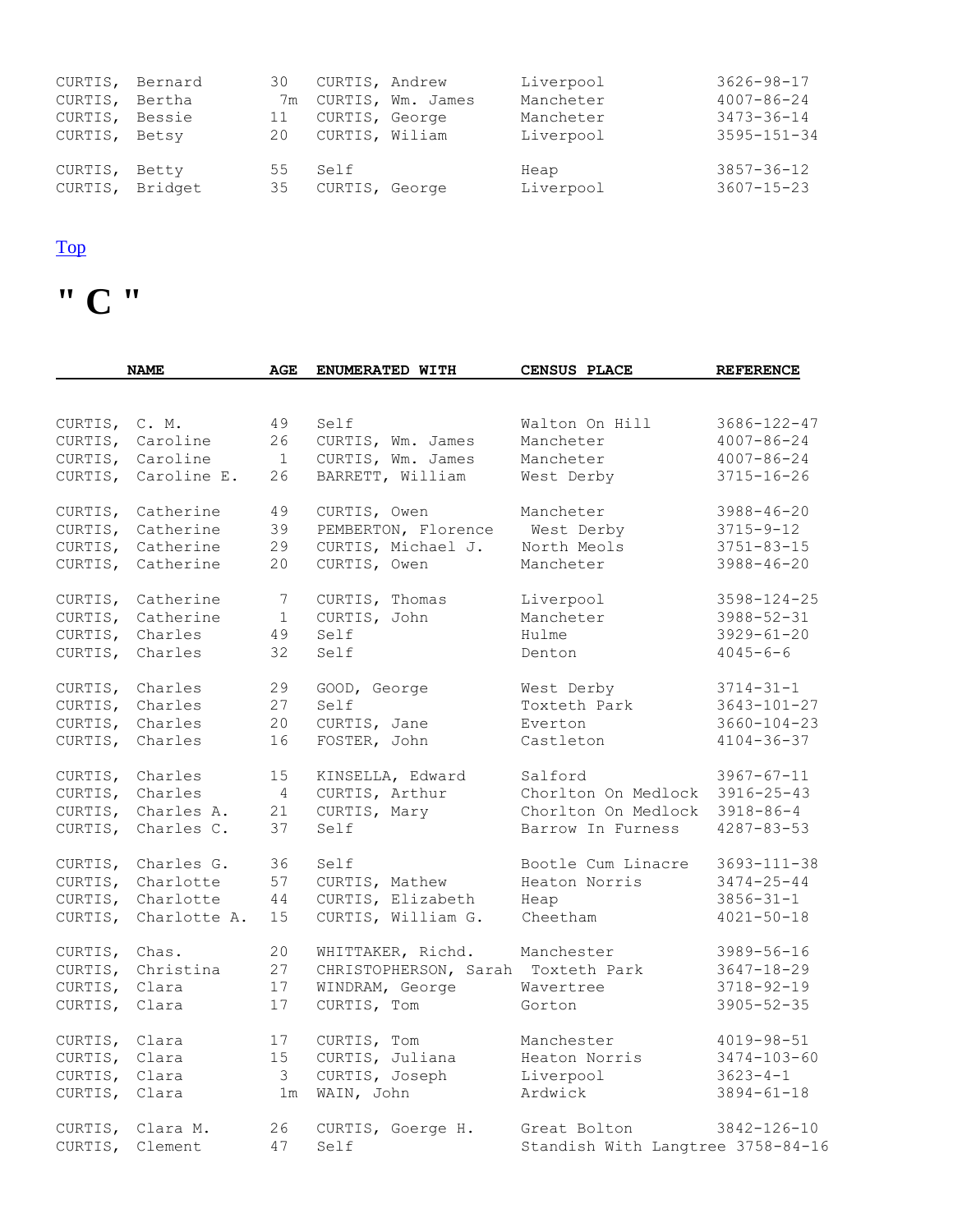### **" D "**

| <b>NAME</b><br>AGE |          | ENUMERATED WITH | CENSUS PLACE          | <b>REFERENCE</b> |                  |
|--------------------|----------|-----------------|-----------------------|------------------|------------------|
|                    |          |                 |                       |                  |                  |
| CURTIS,            | Daniel   | 68              | Self                  | Liverpool        | $3607 - 7 - 7$   |
| CURTIS,            | Daniel   | 26              | Manchester Work House | Crumpsall        | $4027 - 3 - 2$   |
| CURTIS,            | Danuel   | 50              | Self                  | Liverpool        | $3611 - 66 - 16$ |
| CURTIS,            | David    | 43              | MEAD, Samuel          | Manchester       | $3988 - 60 - 8$  |
| CURTIS,            | David    | 21              | Self                  | Hindley          | $3774 - 92 - 34$ |
| CURTIS,            | David    | 17              | CURTIS, Michael J.    | Everton          | $3659 - 23 - 40$ |
| CURTIS,            | David A. | 5               | CURTIS, David B.      | Hulme            | $3928 - 22 - 38$ |
| CURTIS,            | David B. | 29              | Self                  | Hulme            | $3928 - 22 - 38$ |
| CURTIS,            | David J. | 4               | CURTIS, John          | Kirkdale         | $3680 - 92 - 3$  |
| CURTIS,            | Dinah    | 68              | COLLINGE, Joseph      | Beswick          | $4019 - 4 - 1$   |

#### [Top](http://www.curtis-curtiss.com/pub/archives/extractions/england/lancashire/1881_census/lan_curtis_idx.html#top)

### **" E "**

|                 | <b>NAME</b>      | <b>AGE</b>      | ENUMERATED WITH                       | CENSUS PLACE                     | <b>REFERENCE</b>  |
|-----------------|------------------|-----------------|---------------------------------------|----------------------------------|-------------------|
|                 |                  |                 |                                       |                                  |                   |
|                 | CURTIS, Edith E. | 17              | CURTIS, Mary A.                       | Broughton In Salford 3954-126-23 |                   |
| CURTIS,         | Edith M.         | $4\overline{ }$ | CURTIS, Henry                         | Toxteth Park                     | $3647 - 23 - 40$  |
| CURTIS,         | Edmund           | 1 <sub>m</sub>  | CURTIS, Frantis                       | Bury                             | $3864 - 105 - 5$  |
| CURTIS, Edward  |                  | 48              | CURTIS, Ellen                         | Ribchester                       | $4227 - 109 - 47$ |
| CURTIS, Edward  |                  | 40              | Self                                  | Great Crosby                     | $3696 - 77 - 61$  |
| CURTIS,         | Edward           | 22              | LANG, Samuel                          | Liverpool                        | $3630 - 68 - 24$  |
| CURTIS,         | Edward           | 20              | Self                                  | Openshaw                         | 3907-117-34       |
| CURTIS,         | Edward           | 17              | WHITE, John                           | Walton On Hill                   | $3688 - 120 - 45$ |
| CURTIS, Edward  |                  | $\mathbf{1}$    | ROBERTS, William                      | West Derby                       | $3709 - 18 - 29$  |
| CURTIS,         | Edward Joseph 32 |                 | Self                                  | Habergham Eaves                  | $4150 - 92 - 38$  |
| CURTIS,         | Edwin            | 35              | Self                                  | Toxteth Park                     | $3646 - 83 - 22$  |
| CURTIS,         | Edwin            | $\mathbf 1$     | CURTIS, Jackin Henry                  | Heap                             | $3853 - 91 - 40$  |
|                 | CURTIS, Edwin J. | 42              | WHITTAKER, Richard                    | Manchester                       | $3989 - 56 - 16$  |
| CURTIS, Elba    |                  | 24              | CURTIS, Arthur                        | Chorlton On Medlock              | $3916 - 25 - 43$  |
|                 | CURTIS, Eleanor  | 64              | CURTIS, Wm. Christopher Everton       |                                  | $3655 - 49 - 37$  |
| COURTES, Elenor |                  | 24              | HULME, Rixhd.                         | Hulme                            | $3935 - 60 - 13$  |
| CURTIS, Eli     |                  | 33              | Fullwood Barracks                     | Fulwood                          | $4248 - 72 - 44$  |
| CURTIS,         | Eli              | 32              | McCAFFERY, Annie                      | Preston                          | $4238 - 112 - 46$ |
| CURTIS, Eliza   |                  | 52              | CLIFFE, Mary C.                       | Everton                          | $3668 - 24 - 41$  |
| CURTIS, Eliza   |                  | 30              | ROBERTS, William                      | West Derby                       | $3709 - 18 - 29$  |
| CURTIS, Eliza   |                  | 26              | CURTIS, Edward Joseph Habergham Eaves |                                  | $4150 - 92 - 38$  |
| CURTIS,         | Eliza            | 25              | WILDE, John                           | Hulme                            | $3936 - 40 - 27$  |
| CURTIS,         | Eliza            | 19              | CURTIS, John                          | Broughton In Salford 3956-6-6    |                   |
| CURTIS, Eliza   |                  | $\mathbf{1}$    | CURTIS, Edward Joseph Habergham Eaves |                                  | $4150 - 92 - 38$  |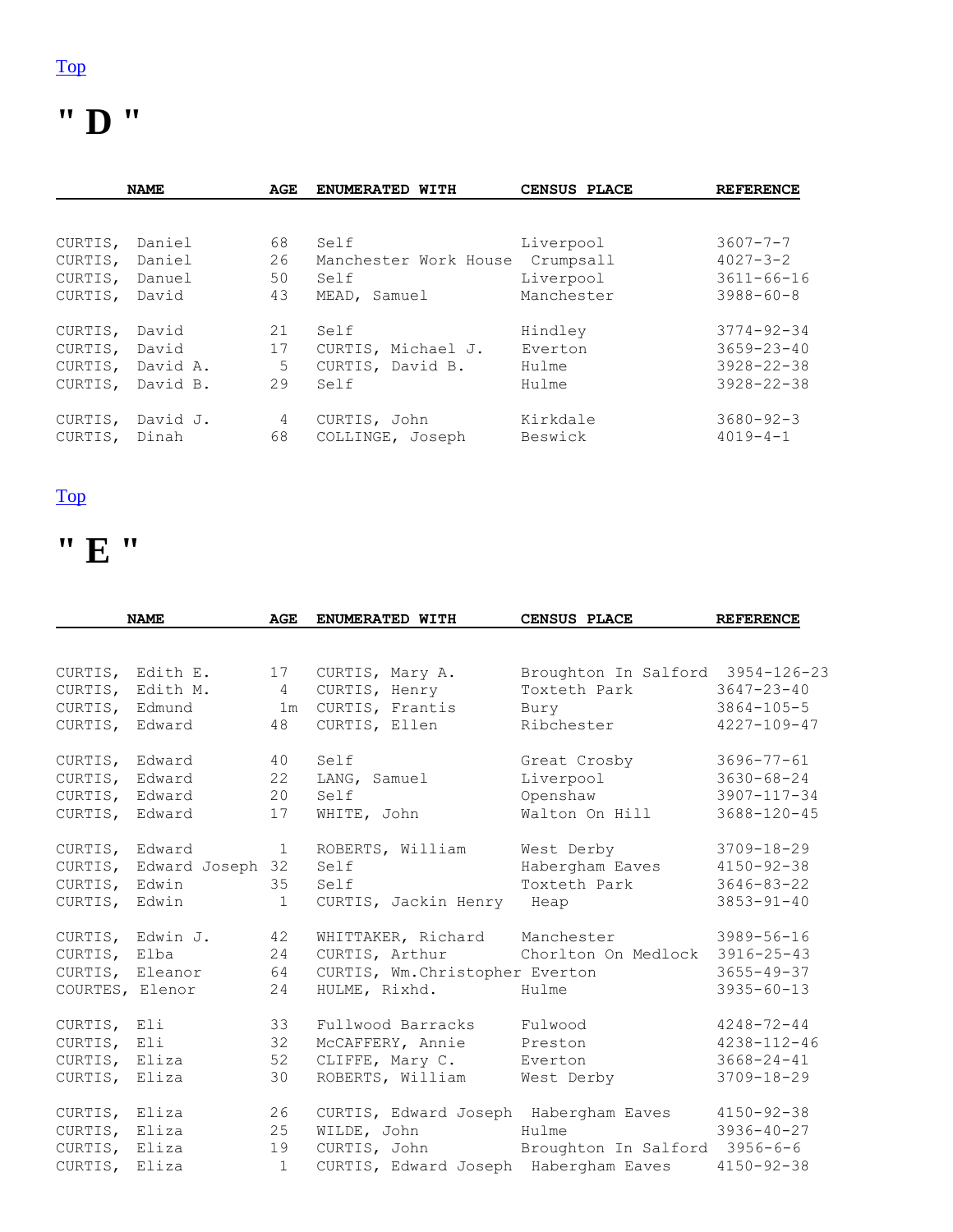|                | CURTIS, Eliza A.           | 15             |                 | CURTIS, Margaret                 | Spotland                           | $4121 - 48 - 33$  |
|----------------|----------------------------|----------------|-----------------|----------------------------------|------------------------------------|-------------------|
|                | CURTIS, Eliza Ann          | 20             | CURTIS, Betty   |                                  | Heap                               | $3857 - 36 - 12$  |
|                | CURTIS, Eliza L.           | 20             |                 | MORRIS, Joseph B.                | Everton                            | $3663 - 65 - 1$   |
|                | CURTIS, Elizabeth          | 87             |                 | CURTIS, Elizabeth                | Heap                               | $3856 - 31 - 1$   |
|                |                            |                |                 |                                  |                                    |                   |
| CURTIS,        | Elizabeth                  | 82             |                 | CURTIS, Elizabeth (Jnr) Birkdale |                                    | $3746 - 60 - 20$  |
| CURTIS,        | Elizabeth                  | 64             |                 | TOPPING, Edward                  | Layton With Warbreck 4252-111-56   |                   |
| CURTIS,        | Elizabeth                  | 59             | MORRITT, Sarah  |                                  | West Derby                         | $3714 - 32 - 3$   |
| CURTIS,        | Elizabeth                  | 57             |                 | CURTIS. Richard                  | Myerscough                         | $4258 - 51 - 17$  |
|                |                            |                |                 |                                  |                                    |                   |
|                | CURTIS, Elizabeth          | 55             |                 | CURTIS, Elizabeth                | Goosnargh                          | $4246 - 18 - 10$  |
|                | CURTIS, Elizabeth          | 49             | Self            |                                  | Goosnargh                          | $4246 - 18 - 10$  |
|                | COURTIS, Elizabeth         | 48             | Self            |                                  | Chorlton On Medlock 3923-94-29     |                   |
|                | CURTIS, Elizabeth          | 46             | Self            |                                  | Heap                               | $3856 - 31 - 1$   |
|                |                            |                |                 |                                  |                                    |                   |
|                | CURTIS, Elizabeth          | 41             | Self            |                                  | Preesall With Hachinsall 4257-19-7 |                   |
|                | Elizabeth                  | 39             |                 |                                  | Toxteth Park                       | $3640 - 26 - 46$  |
| CURTIS,        |                            |                |                 | OLIVER, John                     |                                    |                   |
|                | CURTIS, Elizabeth          | 38             |                 | CHANTREY, Emily Jane             | Spotland                           | $4109 - 65 - 2$   |
|                | CURTIS, Elizabeth          | 33             |                 | CURTIS. Richard                  | Toxteth Park                       | $3634 - 10 - 13$  |
|                |                            |                |                 |                                  |                                    |                   |
|                | CURTIS, Elizabeth          | 33             | CURTIS, Henry   |                                  | Warrington                         | $3796 - 95 - 31$  |
|                | CURTIS, Elizabeth          | 30             | Self            |                                  | Salford                            | $3977 - 32 - 18$  |
|                | CURTIS, Elizabeth          | 29             |                 | WILSON, Mary Ann                 | Preston                            | $4229 - 91 - 31$  |
|                | CURTIS, Elizabeth          | 28             | CURTIS, John    |                                  | Manchester                         | 3989-99-17        |
|                |                            |                |                 |                                  |                                    |                   |
|                | CURTIS, Elizabeth          | 24             | MORRITT, Sarah  |                                  | West Derby                         | $3714 - 32 - 3$   |
| CURTIS,        | Elizabeth                  | 23             | CURTIS, Fredk.  |                                  | Moss Side                          | $3939 - 34 - 1$   |
|                | CURTIS, Elizabeth          | 21             | CURTIS, Benjn.  |                                  | Hulme                              | $3931 - 45 - 30$  |
|                | CURTIS, Elizabeth          | 19             |                 | WIGLESWORTH, Arthur              | Everton                            | $3673 - 34 - 8$   |
|                |                            |                |                 |                                  |                                    |                   |
|                | CURTISS, Elizabeth         | 18             | COOPER, John    |                                  | Brindle                            | $4212 - 25 - 23$  |
|                | CURTIS, Elizabeth          | 12             |                 | CURTIS, Michael J.               | Everton                            | $3659 - 23 - 40$  |
|                | CURTIS, Elizabeth          | 10             | CURTIS, John    |                                  | Manchester                         | 3989-99-17        |
|                | CURTIS, Elizabeth          | 8              |                 | CURTIS, Joseph                   | West Derby                         | $3706 - 126 - 29$ |
|                |                            |                |                 |                                  |                                    |                   |
|                | CURTIS, Elizabeth          | $\overline{4}$ | CURTIS, George  |                                  | Manchester                         | $3473 - 36 - 14$  |
|                | CURTIS, Elizabeth (Jnr) 45 |                | Self            |                                  | Birkdale                           | $3746 - 60 - 20$  |
|                | CURTIS, Elizabeth Ann 43   |                |                 | CURTIS, John W.                  | Manchester                         | $4008 - 114 - 6$  |
|                | CURTIS, Elizabeth Ann 31   |                |                 | CURTIS, Jackin Henry Heap        |                                    | $3853 - 91 - 40$  |
|                |                            |                |                 |                                  |                                    |                   |
|                | CURTIS, Elizabeth Ann 31   |                | CURTIS, Jacob   |                                  | Warton With Lindeth                | $4269 - 71 - 28$  |
|                | CURTIS, Elizabeth B.       | 11             | CURTIS, Philip  |                                  | Kirkdale                           | $3679 - 17 - 27$  |
|                | COURTIS, Elizabeth H.      | 20             | PERKS, Charles  |                                  | Stretford                          | $3885 - 13 - 19$  |
| CURTIS, Elizh. |                            | 28             |                 | CURTIS, Frantis                  | Bury                               | $3864 - 104 - 4$  |
|                |                            |                |                 |                                  |                                    |                   |
| CURTIS, Ellen  |                            | 76             | Self            |                                  | Oldham                             | $4069 - 46 - 40$  |
| CURTIS, Ellen  |                            | 76             | Self            |                                  | Ribchester                         | $4227 - 109 - 47$ |
| CURTIS, Ellen  |                            | 51             | CURTIS, George  |                                  | Newton                             | $4012 - 4 - 2$    |
| CURTIS, Ellen  |                            | 48             | Self            |                                  | Everton                            | $3657 - 9 - 12$   |
|                |                            |                |                 |                                  |                                    |                   |
| CURTIS, Ellen  |                            | 14             | CURTIS, Juliana |                                  | Heaton Norris                      | $3474 - 103 - 60$ |
| CURTIS, Ellen  |                            | 14d            | CURTIS, George  |                                  | Manchester                         | $3473 - 36 - 14$  |
|                | CURTIS, Ellen J.           | 10m            | CURTIS, Joseph  |                                  | Great Harwood                      | $4177 - 76 - 31$  |
| CURTIS, Emily  |                            | 43             | CURTIS, Joseph  |                                  | Liverpool                          | $3623 - 4 - 1$    |
|                |                            |                |                 |                                  |                                    |                   |
| CURTIS, Emily  |                            | 13             | CURTIS, Joseph  |                                  | Liverpool                          | $3623 - 4 - 1$    |
| CURTIS,        | Emily                      | 9              | CURTIS, Edward  |                                  | Great Crosby                       | $3696 - 77 - 61$  |
| CURTIS,        | Emily                      | $\overline{5}$ |                 | WILSON, Mary Ann                 | Preston                            | $4229 - 91 - 31$  |
| CURTIS,        | Emily Ann                  | 22             | CURTIS, Benjn.  |                                  | Hulme                              | $3931 - 45 - 30$  |
|                |                            |                |                 |                                  |                                    |                   |
| CURTIS,        | Emily J.                   | 30             |                 | CURTIS, Henry E.                 | West Derby                         | $3703 - 67 - 21$  |
|                |                            | 33             |                 |                                  | Hulme                              |                   |
| CURTIS,        | Emma                       |                | CURTIS, James   |                                  |                                    | 3936-106-64       |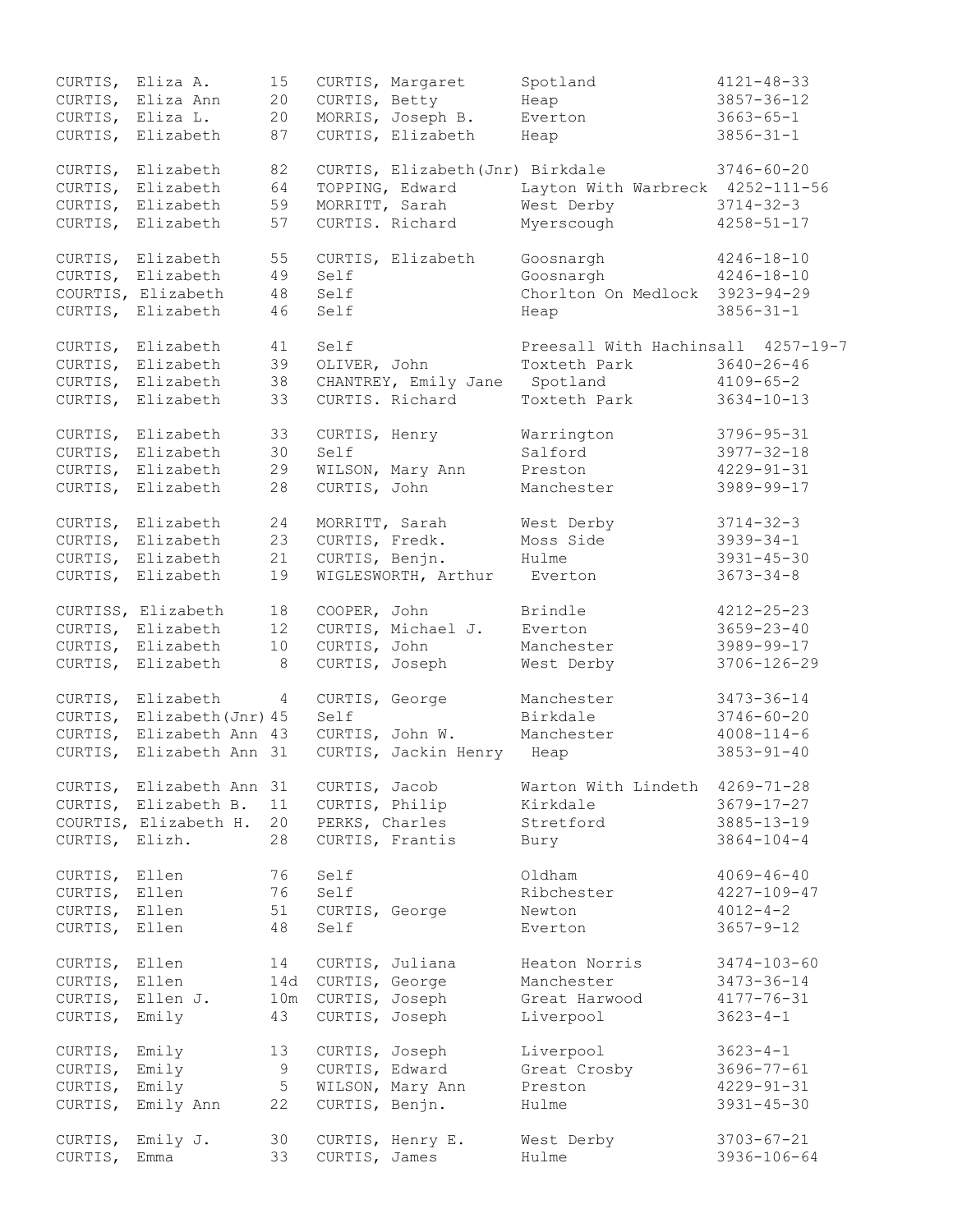| CURTIS,         | Emma              | 18 |                   | CURTIS, Jno. W.       | Walton On Hill                 | $3686 - 102 - 8$  |
|-----------------|-------------------|----|-------------------|-----------------------|--------------------------------|-------------------|
| CURTIS,         | Emma              | 5  | CURTIS, James     |                       | Hulme                          | $3936 - 106 - 64$ |
|                 |                   |    |                   |                       |                                |                   |
| CURTIS, Emma L. |                   |    |                   | 45 CURTIS, William G. | Cheetham                       | $4021 - 50 - 18$  |
| CURTIS, Emma L. |                   |    |                   | 5 CURTIS, William G.  | Cheetham                       | $4021 - 50 - 18$  |
|                 | CURTIS, Ernest D. |    |                   | 5 CURTIS, William H.  | West Derby                     | 3707-106-35       |
| CURTIS, Ethel   |                   |    | 3m CURTIS, Arthur |                       | Chorlton On Medlock 3916-25-44 |                   |

### **" F "**

|                | <b>NAME</b>                                     | <b>AGE</b>      | ENUMERATED WITH                 | <b>CENSUS PLACE</b>              | <b>REFERENCE</b>  |
|----------------|-------------------------------------------------|-----------------|---------------------------------|----------------------------------|-------------------|
|                |                                                 |                 |                                 |                                  |                   |
|                | 45<br>CURTISS, Fanny                            |                 | GALVIN, James                   | Chorlton On Medlock              | $3920 - 81 - 25$  |
| CURTIS, Fanny  |                                                 | 30              | BREWER, Edward                  | Hambleton                        | $4257 - 9 - 12$   |
|                | CURTIS, Florence<br>8 <sup>8</sup>              |                 | CURTIS, Juliana                 | Heaton Norris                    | $3474 - 103 - 60$ |
|                | CURTIS, Florence Annie 7                        |                 | CURTIS, Thomas                  | Toxteth Park                     | $3652 - 37 - 8$   |
|                | CURTICE, Frances                                | 32              | CURTICE, John Jas.              | Liverpool                        | $3593 - 114 - 79$ |
|                | CURTIS, Frances A.                              | $\overline{9}$  | JONES, Edwin                    | Bradford                         | $4017 - 53 - 36$  |
|                | CURTIS, Francis                                 | 17              | CURTIS, Jane                    | Everton                          | $3660 - 104 - 23$ |
|                | CURTIS, Francis Hy.                             | 49              | FOX, Sarah                      | Walton On Hill                   | $3686 - 4 - 1$    |
|                | CURTIS, Francis J.                              | 15              | CURTIS, Thomas                  | Broughton In Salford 3951-113-17 |                   |
|                | CURTIS, Francis J.                              | 13              | CURTIS, Thomas J.               | Liverpool                        | $3598 - 124 - 25$ |
| CURTIS, Frank  |                                                 | 18              | DORKE, George                   | Chorlton On Medlock 3913-97-5    |                   |
| CURTIS,        | Frank                                           | 11              | CURTIS, Tom                     | Gorton                           | $3905 - 52 - 35$  |
| CURTIS, Frank  |                                                 | 11              | CURTIS, Tom                     | Manchester                       | $4019 - 98 - 51$  |
| CURTIS,        | Frank                                           | 9               | CURTIS, Herbert                 | West Derby                       | $3713 - 121 - 19$ |
| CURTIS,        | Frantis                                         | 33              | Self                            | Bury                             | $3864 - 104 - 4$  |
| CURTIS, Fred   |                                                 | $\mathbf{1}$    | CURTIS, Elizabeth               | Salford                          | $3977 - 32 - 18$  |
| CURTIS, Fred   |                                                 |                 | 5m CURTIS, Charles C.           | Barrow In Furness                | $4287 - 83 - 53$  |
|                | CURTIS, Frederic                                | $7\overline{ }$ | WILDSMITH, William              | Cheetham                         | $4024 - 67 - 42$  |
|                | CURTIS, Frederick                               |                 | 35 LUNDELL, Elizabeth           | Broughton In Salford 3953-32-6   |                   |
| CURTIS,        | Frederick                                       | 2               | CURTIS, Frantis                 | Bury                             | $3864 - 105 - 5$  |
|                | $\overline{\phantom{a}}$ 2<br>CURTIS, Frederick |                 | CURTIS, James                   | Newchurch                        | $4128 - 11 - 15$  |
|                | CURTIS, Frederick C.                            | 31              | CURTIS, Wm. Christopher Everton |                                  | $3655 - 49 - 37$  |
|                | COURTIS, Frederick J.                           | 13              | COURTIS, Elizabeth              | Chorlton On Medlock              | $3923 - 94 - 29$  |
| CURTIS, Fredk. |                                                 | 32              | Self                            | Moss Side                        | $3939 - 34 - 1$   |
| CURTIS, Fredk. |                                                 | 28              | CURTIS, Charles                 | Hulme                            | $3929 - 61 - 20$  |

#### [Top](http://www.curtis-curtiss.com/pub/archives/extractions/england/lancashire/1881_census/lan_curtis_idx.html#top)

# **" G "**

|                | <b>NAME</b> | AGE | <b>ENUMERATED WITH</b> |        | <b>CENSUS PLACE</b> | <b>REFERENCE</b> |
|----------------|-------------|-----|------------------------|--------|---------------------|------------------|
|                |             |     |                        |        |                     |                  |
| CURTIS, George |             | 59  | Self                   | Newton |                     | $4012 - 4 - 2$   |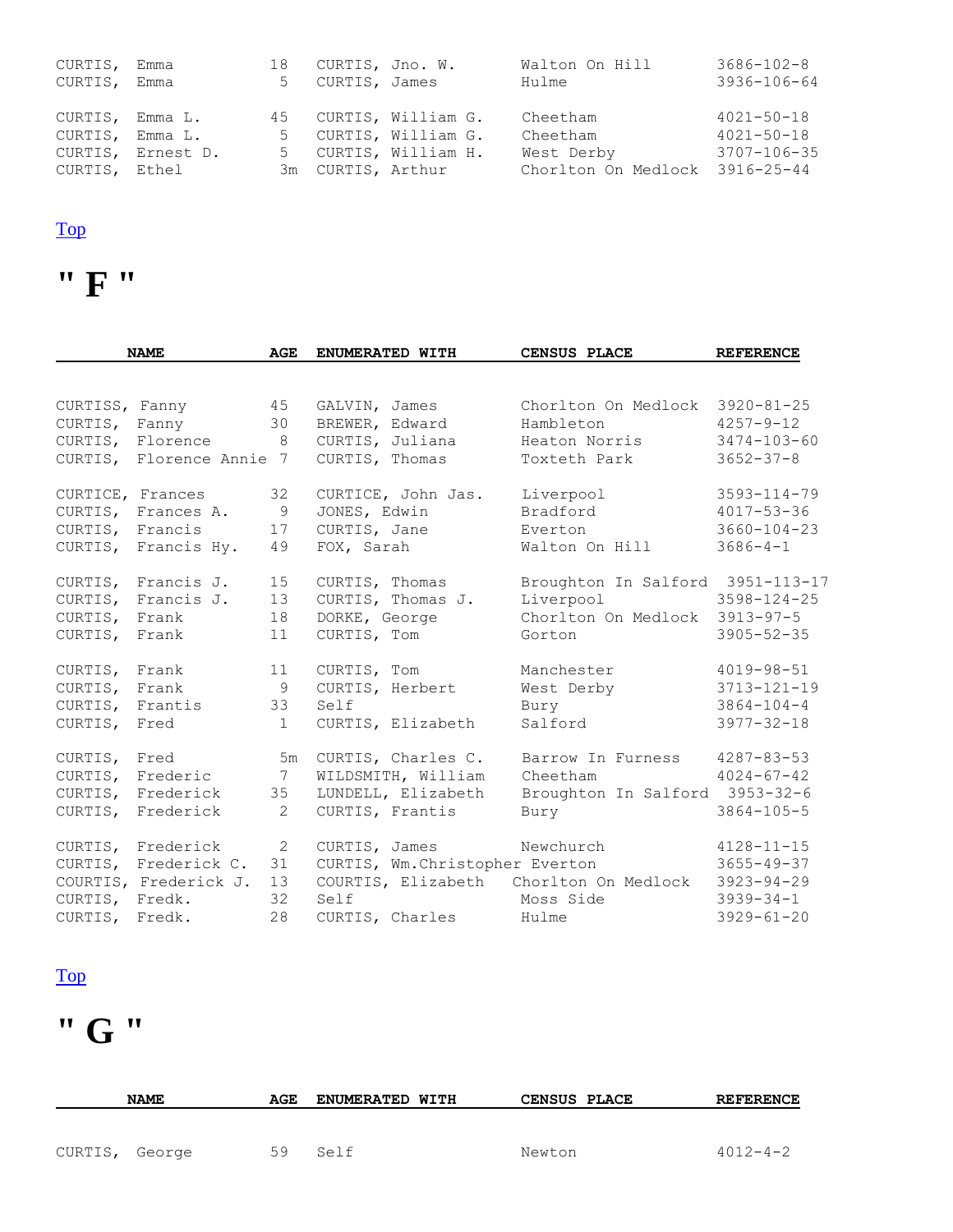| CURTIS, | George             | 37 | Self                 | Manchester           | $3473 - 36 - 14$  |
|---------|--------------------|----|----------------------|----------------------|-------------------|
| CURTIS, | George             | 36 | Self                 | Prestwich            | $4033 - 38 - 16$  |
| CURTIS, | George             | 11 | CURTIS, Joseph       | Liverpool            | $3623 - 4 - 1$    |
| CURTIS, | George             | 10 | WHITTAKER, Richd.    | Manchester           | $3989 - 56 - 16$  |
| CURTIS, | George D.          | 19 | CURTIS, Mary A.      | Broughton In Salford | $3954 - 126 - 23$ |
| CURTIS, | George E.          | 10 | CURTIS, George       | Prestwich            | $4033 - 38 - 16$  |
| CURTIS, | George H.          | 25 | Self                 | Great Bolton         | $3842 - 126 - 10$ |
|         | COURTIS, George H. | 18 | COURTIS, Elizabeth   | Chorlton On Medlock  | $3923 - 94 - 29$  |
| CURTIS, | George J.          | 22 | CURTIS, William      | Liverpool            | $3595 - 151 - 34$ |
| CURTIS, | George L.          | 28 | HILLERY'S, Elizabeth | Cheetham             | $4020 - 76 - 16$  |
| CURTIS, | George W.          | 5  | CURTIS, James        | Newchurch            | $4128 - 11 - 15$  |
| CURTIS, | George W.          | 3  | CURTIS, Charles      | Denton               | $4045 - 6 - 6$    |

### **" H "**

|                  | <b>NAME</b>        | AGE            | ENUMERATED WITH     | <b>CENSUS PLACE</b> | <b>REFERENCE</b>  |
|------------------|--------------------|----------------|---------------------|---------------------|-------------------|
|                  |                    |                |                     |                     |                   |
| CURTIS,          | Hannah             | 60             | LISMAY, Margaret    | Walton On Hill      | $3687 - 44 - 17$  |
| CURTIS,          | Hannah             | 38             | CURTIS, Ellen       | Oldham              | $4069 - 46 - 40$  |
| CURTIS,          | Hannah             | 25             | CURTIS, Harriet     | Heap                | $3854 - 113 - 35$ |
| CURTIS,          | Hannah             | 25             | CURTIS, Harriet     | Heap                | $3855 - 100 - 2$  |
| CURTIS,          | Harrie             | 14             | CURTIS, James       | Bradford            | $4016 - 49 - 31$  |
| CURTIS,          | Harriet            | 56             | Self                | Heap                | $3854 - 113 - 35$ |
| CURTIS,          | Harriet            | 56             | Self                | Heap                | $3855 - 100 - 2$  |
| CURTIS,          | Harriet            | 43             | CURTIS, Tom         | Gorton              | $3905 - 52 - 35$  |
| CURTIS, Harriet  |                    | 34             | CURTIS, Joseph      | Great Harwood       | $4177 - 76 - 31$  |
| CURTIS,          | Harriet            | 33             | CURTIS, Charles C.  | Barrow In Furness   | $4287 - 83 - 53$  |
| CURTIS,          | Harriet Sophia 60  |                | Self                | North Meols         | $3749 - 79 - 2$   |
| CURTIS,          | Harriett           | 43             | CURTIS, Tom         | Manchester          | $4019 - 98 - 51$  |
| CURTIS,          | Harry              | 41             | Self                | Chorlton On Medlock | $3918 - 73 - 18$  |
| CURTIS,          | Harry              | $\overline{2}$ | CURTIS, Arthur      | Chorlton On Medlock | $3916 - 25 - 44$  |
| CURTIS,          | Harry              | $\mathbf 1$    | CURTIS, Joathan     | Kirkdale            | $3682 - 95 - 8$   |
| CURTIS,          | Harry              | $\mathbf 1$    | CURTIS, John        | Castleton           | $4107 - 110 - 54$ |
| CURTIS, Harry H. |                    | 7              | CURTIS, William G.  | Cheetham            | $4021 - 50 - 18$  |
| CURTIS, Harry P. |                    | 4              | CURTIS, David B.    | Hulme               | $3928 - 22 - 38$  |
|                  | COURTIS, Henrietta | 21             | COURTIS, William H. | Hulme               | $3937 - 42 - 26$  |
| CURTIS, Henry    |                    | 68             | WHITE, John         | Walton On Hill      | $3688 - 120 - 45$ |
| CURTIS,          | Henry              | 44             | Self                | Garstang            | $4260 - 26 - 46$  |
| CURTIS,          | Henry              | 35             | Self                | Warrington          | $3796 - 95 - 31$  |
| CURTIS,          | Henry              | 29             | Self                | Toxteth Park        | $3647 - 23 - 40$  |
| CURTIS,          | Henry              | 8              | CURTIS, Henry       | Warrington          | $3796 - 95 - 31$  |
| CURTIS,          | Henry              | $\overline{2}$ | CURTIS, John Geo.   | Lancaster           | $4264 - 94 - 38$  |
| CURTIS,          | Henry              | 9m             | WILSON, Marry Ann   | Preston             | $4229 - 91 - 31$  |
| CURTIS,          | Henry E.           | 26             | Self                | West Derby          | $3703 - 67 - 21$  |
| CURTIS,          | Henry E.           | 8              | CURTIS, Henry E.    | West Derby          | $3703 - 67 - 21$  |
| CURTIS,          | Henry R.           | 17             | CURTIS, George      | Newton              | $4012 - 4 - 2$    |
| CURTIS,          | Herbert            | 45             | Self                | West Derby          | $3713 - 121 - 19$ |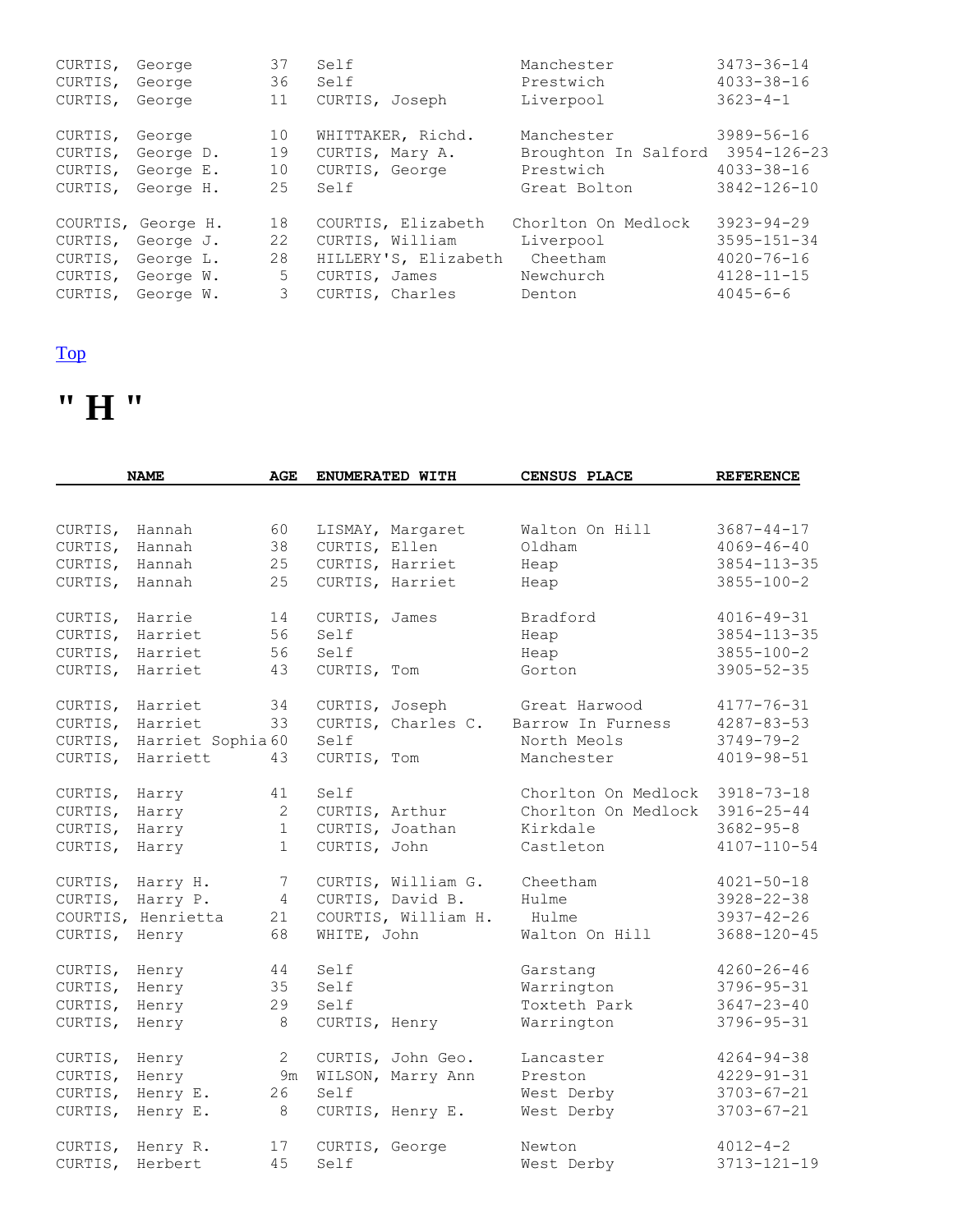| CURTIS, Herbert<br>CURTIS, Herbert |                                        | 17 CURTIS, Betty<br>13 CURTIS, Herbert     | Heap<br>West Derby             | 3857-37-13<br>3713-121-19            |
|------------------------------------|----------------------------------------|--------------------------------------------|--------------------------------|--------------------------------------|
|                                    | CURTIS, Herbert B.<br>CURTIS, Herietta | 28 NIELD, Charles C.<br>8 WILSON, Mary Ann | Moss Side<br>Preston           | $3938 - 19 - 31$<br>$4229 - 91 - 31$ |
| CURTIS, Honor                      |                                        | 32 CURTIS, Thomas                          | Layton With Warbreck 4253-45-5 |                                      |

### **" I "**

|         | <b>NAME</b> | AGE | ENUMERATED WITH | CENSUS PLACE | <b>REFERENCE</b>  |
|---------|-------------|-----|-----------------|--------------|-------------------|
|         |             |     |                 |              |                   |
| CURTIS, | Isaac       | 34  | MICHELL, George | Beswick      | $4018 - 15 - 23$  |
| CURTIS, | Isaac W.    | 20  | CURTIS, Harriet | Heap         | $3855 - 100 - 2$  |
| CURTIS, | Isaac Watts | 20  | CURTIS, Harriet | Heap         | $3854 - 113 - 35$ |
| CURTIS, | Isabella    | 35  | CURTIS, Thomas  | Toxteth Park | $3652 - 37 - 8$   |
| CURTIS, | Isabella    | 7   | CURTIS, James   | Wheelton     | $4213 - 23 - 17$  |
| CURTIS, | Isabella    | 4   | CURTIS, Ellen   | Prinston     | $4227 - 109 - 47$ |

#### [Top](http://www.curtis-curtiss.com/pub/archives/extractions/england/lancashire/1881_census/lan_curtis_idx.html#top)

# **" J "**

|         | <b>NAME</b>  | AGE | ENUMERATED WITH |                   | CENSUS PLACE                        | <b>REFERENCE</b>  |
|---------|--------------|-----|-----------------|-------------------|-------------------------------------|-------------------|
|         |              |     |                 |                   |                                     |                   |
| CURTIS, | Jackin Henry | 32  | Self            |                   | Heap                                | $3853 - 91 - 40$  |
| CURTIS, | Jacob        | 30  | Self            |                   | Warton With Lindeth                 | $4269 - 71 - 28$  |
| CURTIS, | James        | 72  | Self            |                   | Barnacre With Bonds                 | $4259 - 5 - 3$    |
| CURTIS, | James        | 68  |                 |                   | Toxteth Park Workhouse Toxteth Park | $3652 - 69 - 5$   |
| CURTIS, | James        | 52  | Self            |                   | Bradford                            | $4016 - 49 - 31$  |
| CURTIS, | James        | 40  | Self            |                   | Wheelton                            | $4213 - 23 - 17$  |
| CURTIS, | James        | 38  | Self            |                   | Hulme                               | 3936-106-64       |
| CURTIS, | James        | 37  | BUXTON, William |                   | Manchester                          | $4006 - 91 - 11$  |
| CURTIS, | James        | 37  | Self            |                   | Preston                             | $4236 - 61 - 42$  |
| CURTIS, | James        | 36  | Self            |                   | Moss Side                           | $3939 - 26 - 46$  |
| CURTIS, | James        | 32  | CURTIS, Betty   |                   | Heap                                | $3857 - 36 - 12$  |
| CORTES, | James        | 31  | Self            |                   | Booths                              | $4132 - 29 - 52$  |
| CURTIS, | James        | 30  | Self            |                   | Newchurch                           | $4128 - 11 - 15$  |
| CURTIS, | James        | 21  | Self            |                   | Bradford                            | $4016 - 96 - 10$  |
| CURTIS, | James        | 20  | CURTIS, John    |                   | Atherton                            | $3808 - 65 - 30$  |
| CURTIS, | James        | 12  | CUIRTIS, Owen   |                   | Manchester                          | $3988 - 46 - 20$  |
| CURTIS, | James        | 12  |                 | CURTIS, John Geo. | Lancaster                           | $4264 - 94 - 38$  |
| CURTIS, | James        | 7   | CURTIS, James   |                   | Hulme                               | $3936 - 106 - 64$ |
| CURTIS, | James        | 6   | CURTIS, Henry   |                   | Warrington                          | $3796 - 95 - 31$  |
| CURTIS, | James        | 5   | CURTIS, Joseph  |                   | West Derby                          | $3706 - 126 - 29$ |
|         |              |     |                 |                   |                                     |                   |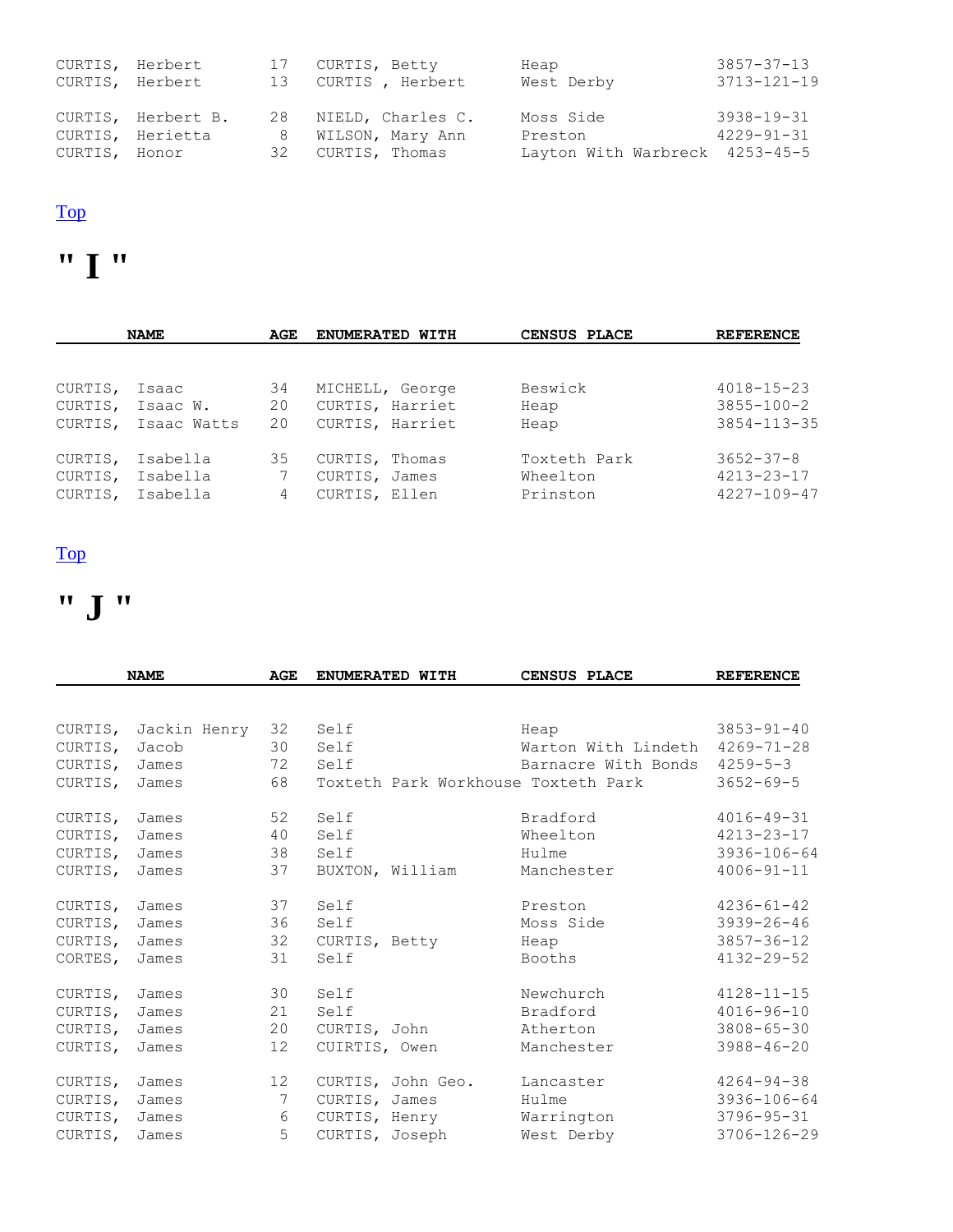| CORTES,         | James     | $\mathcal{S}$   | CORTES, James                       | Booths                              | $4132 - 29 - 52$  |
|-----------------|-----------|-----------------|-------------------------------------|-------------------------------------|-------------------|
| CURTIS,         | James W.  | 11              | CURTIS, Thomas                      | Oldham                              | $4077 - 64 - 6$   |
| CURTIS,         | Jane      | 52              | Self                                | Everton                             | $3660 - 104 - 23$ |
| CURTIS,         | Jane      | 49              | CURTIS, Benji.                      | Hulme                               | $3931 - 45 - 30$  |
|                 |           |                 |                                     |                                     |                   |
| CURTIS,         | Jane      | 49              | Self                                | Broughton In Salford 3953-114-15    |                   |
| CORTES,         | Jane      | 44              | CORTES, John                        | Ince In Makerfield                  | $3775 - 58 - 20$  |
| CURTIS,         | Jane      | 43              | PICKERING, Elizabeth Little Harwood |                                     | $4178 - 119 - 22$ |
| CURTIS,         | Jane      | 43              | CURTIS, James                       | Eheelton                            | $4213 - 23 - 17$  |
|                 |           |                 |                                     |                                     |                   |
| CORTES, Jane    |           | 32              | CORTES, James                       | Booths                              | $4132 - 29 - 52$  |
| CURTIS,         | Jane      | 32              | CURTIS, William                     | Clayton Le Moors 4176-132-11        |                   |
| CURTIS, Jane    |           | 28              | CURTIS, Mary                        | Newton In Makerfield 3787-78-18     |                   |
|                 |           |                 |                                     |                                     |                   |
| CURTIS, Jane    |           | 28              | CURTIS, John Geo.                   | Lancaster                           | $4264 - 94 - 38$  |
|                 |           | 19              |                                     |                                     | $3607 - 15 - 23$  |
| CURTIS,         | Jane      |                 | CURTIS, Patrick                     | Liverpool                           |                   |
| CURTIS,         | Jane      | 17              | ROWNTREE, James P.                  | Oldham                              | $4074 - 80 - 12$  |
| CURTIS,         | Jane      | 13              | CURTIS, Jane                        | Everton                             | $3660 - 104 - 23$ |
| CURTIS,         | Jane A.   | 14              | AMBROSE, James                      | Manchester                          | $3983 - 97 - 13$  |
|                 |           |                 |                                     |                                     |                   |
| CURTIS, Jane L. |           |                 | 1m CURTIS, Henry E.                 | West Derby                          | $3703 - 67 - 21$  |
| CURTIS,         | Jesse     | $\overline{4}$  | CURTIS, William                     | West Derby                          | $3700 - 62 - 8$   |
| CURTIS,         | Jno. W.   | 64              | Self                                | Walton On Hill                      | $3686 - 102 - 8$  |
| CURTIS,         | Johanna   | 29              | CURTIS, John                        | Manchester                          | $3999 - 5 - 4$    |
|                 |           |                 |                                     |                                     |                   |
| CORTES,         | John      | 46              | Self                                | Ince In Makerfield                  | $3775 - 58 - 20$  |
| CURTIS,         | John      | 42              | Self                                | Atherton                            | $3808 - 65 - 30$  |
| CURTIS,         | John      | 41              | Self                                | Kirkdale                            | $3680 - 92 - 3$   |
| CURTIS,         | John      | 41              | RADCLIFFE, Henry Miles Oldham       |                                     | $4074 - 60 - 14$  |
|                 |           |                 |                                     |                                     |                   |
| CURTIS,         | John      | 39              | HARTINAL, Thomas                    | Aighton Bailey & Chaigley 4170-61-9 |                   |
| CURTIS,         | John      | 38              | McEVOY, Alice                       | Everton                             | $3655 - 122 - 26$ |
| CURTIS,         | John      | 37              | Self                                | Broughton In Salford 3956-6-6       |                   |
| CURTIS,         | John      | 33              | WILLIAMS, Peter                     | West Derby                          | $3713 - 7 - 12$   |
|                 |           |                 |                                     |                                     |                   |
| CURTIS,         | John      | 32              | Self                                | Manchester                          | 3989-99-17        |
| CURTIS,         | John      | 31              | CURTIS, Mary A.                     | Broughton In Salford 3954-126-23    |                   |
| CURTIS,         | John      | 29              | Self                                | Manchester                          | $3999 - 5 - 4$    |
| CURTIS,         | John      | 27              | CURTIS, Mary                        | Newton In Makerfield 3787-78-18     |                   |
|                 |           |                 |                                     |                                     |                   |
| CURTIS,         | John      | 25              | Self                                | Manchester                          | $3988 - 52 - 31$  |
|                 |           | 22              |                                     | Liverpool                           |                   |
| CURTIS,         | John      |                 | HURST, Sarah                        |                                     | $3632 - 46 - 35$  |
| CURTIS,         | John      | 22              | EDWARDS, John                       | Barrow In Furness                   | $4293 - 25 - 43$  |
| CURTIS,         | John      | 21              | Self                                | Castleton                           | $4107 - 110 - 54$ |
|                 |           |                 |                                     |                                     |                   |
| CURTIS,         | John      | 19              | PERRY, John                         | Kirkdale                            | $3679 - 18 - 30$  |
| CURTIS,         | John      | 19              | MACCABE, Mary                       | Manchester                          | $3978 - 10 - 13$  |
| CURTIS,         | John      | 18              | WHITE, Henry                        | Widnes                              | $3724 - 51 - 21$  |
| CURTIS,         | John      | 14              | CURTIS, James                       | Wheelton                            | $4213 - 23 - 17$  |
|                 |           |                 |                                     |                                     |                   |
| CURTIS,         | John      | 13              | CURTIS, James                       | Hulme                               | 3936-106-64       |
| CURTIS,         | John      | 10              | CURTIS, John Geo.                   | Lancaster                           | $4264 - 94 - 38$  |
| CURTIS,         | John      | 7               | CURTIS, Patrick                     | Liverpool                           | $3607 - 15 - 23$  |
| CURTIS,         | John      | $7\phantom{.0}$ | CURTIS, Thomas                      | Broughton In Salford 3951-113-17    |                   |
|                 |           |                 |                                     |                                     |                   |
| CORTES,         | John      | 6               | CORTES, James                       | Booths                              | $4132 - 29 - 52$  |
| CURTIS,         | John      | $\overline{4}$  | CURTIS, Henry                       | Warrington                          | $3796 - 95 - 31$  |
| CURTIS,         | John      | $\mathbf{2}$    | CURTIS, Patrick                     | Liverpool                           | $3607 - 15 - 23$  |
| CURTIS,         | John      | $\overline{2}$  | CURTIS, William                     | Salford                             | $3959 - 47 - 7$   |
|                 |           |                 |                                     |                                     |                   |
| CURTIS,         | John      | 2               | CURTIS, Charles                     | Denton                              | $4045 - 6 - 6$    |
| CURTIS,         | John E.   | 6               | CURTIS, Thomas                      | Oldham                              | $4077 - 64 - 6$   |
| CURTIS,         | John Geo. | 46              | Self                                | Lancaster                           | $4264 - 94 - 38$  |
|                 |           |                 |                                     |                                     |                   |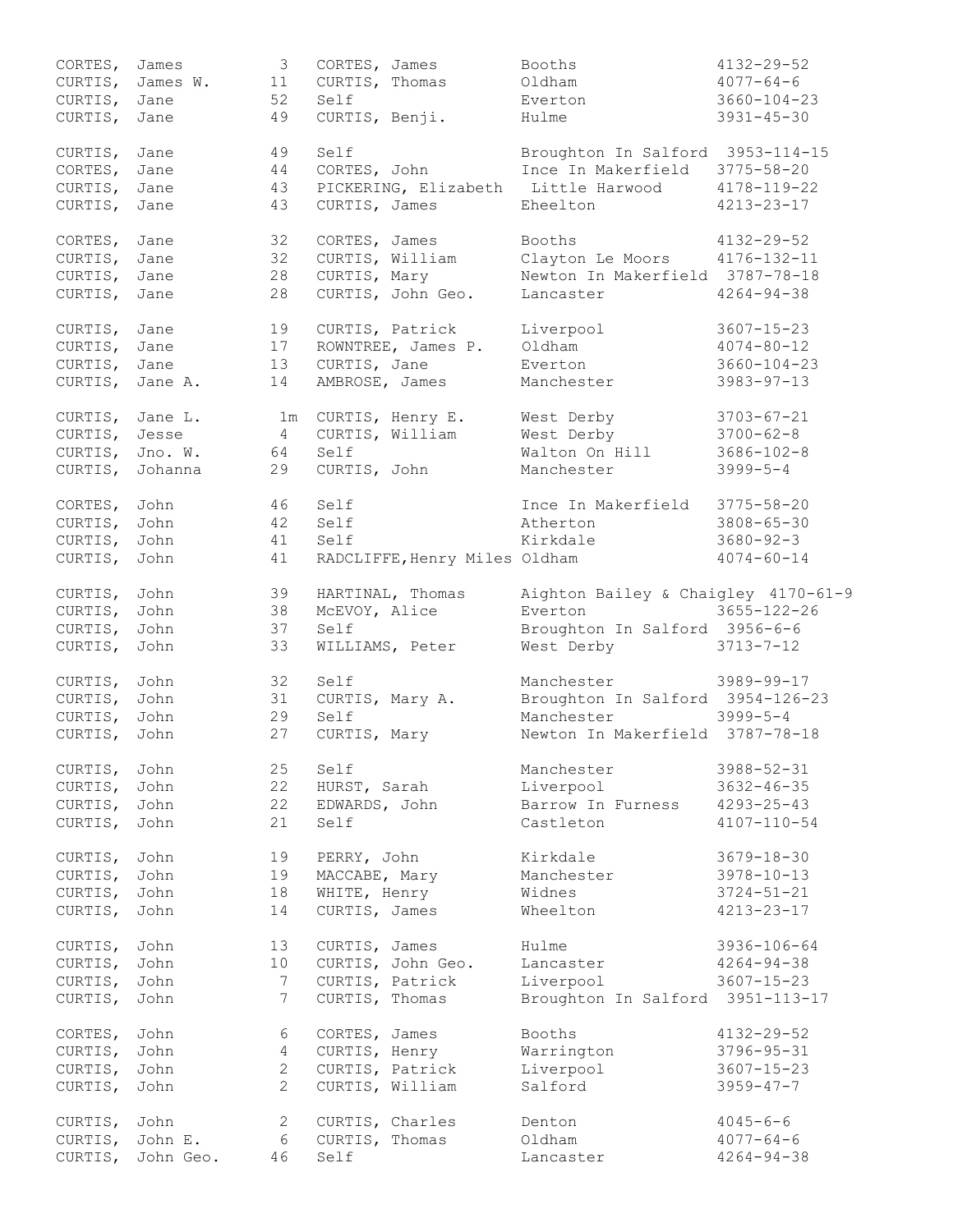| CURTIES  | John George | 3             | CURTIES, William                 | Newton             | $4011 - 20 - 37$  |
|----------|-------------|---------------|----------------------------------|--------------------|-------------------|
| CURTIS,  | John Handel | 7             | CURTIS, William Elliott Kirkdale |                    | $3684 - 107 - 34$ |
| CURTIS,  | John Henry  | 11            | CURTIS, Benjn.                   | Hulme              | $3931 - 45 - 30$  |
| CURTICE, | John Jas.   | 35            | Self                             | Liverpool          | $3593 - 114 - 79$ |
| CURTIS,  | John M.     | $\mathbf{1}$  | HURST, Sarah                     | Liverpool          | $3632 - 46 - 35$  |
| CURTIS,  | John N.     | 84            | De SACRE COEUR, Louise Newton    |                    | $4010 - 114 - 37$ |
| CURTIS,  | John W.     | 46            | Self                             | Manchester         | $4008 - 114 - 6$  |
| CURTIS,  | John W.     | 23            | STANSFIELD, Mary                 | Spotland           | $4121 - 36 - 10$  |
| CURTIS,  | Jonathan    | 31            | Self                             | Kirkdale           | $3682 - 95 - 8$   |
| CURTIS,  | Jos.        | 48            | Self                             | Liverpool          | $3633 - 66 - 63$  |
| CURTIS,  | Joseph      | 45            | Self                             | Liverpool          | $3623 - 4 - 1$    |
| CURTIS,  | Joseph      | 37            | CURTIS, Wm. Hy.                  | Kirkdale           | $3684 - 55 - 53$  |
| CURTIS,  | Joseph      | 36            | Self                             | West Derby         | $3706 - 126 - 29$ |
| CURTIS,  | Joseph      | 32            | Self                             | Great Harwood      | $4177 - 76 - 31$  |
| CURTISS  | Joseph      | 22            | Self                             | Liverpool          | $3625 - 122 - 28$ |
| CURTIS,  | Joseph      | 22            | Self                             | Barton Upon Irwell | $3884 - 42 - 33$  |
| CURTIS,  | Joseph      | 6             | CURTIS, Joseph                   | Great Harwood      | $4177 - 76 - 31$  |
| CURTIS,  | Joseph      | $\mathcal{S}$ | CURTIS, Charles C.               | Barrow In Furness  | $4287 - 83 - 53$  |
| CURTIS,  | Julia       | 60            | CURTIS, Patrick                  | Liverpool          | $3607 - 15 - 23$  |
| CURTIS,  | Julia       | 29            | CURTIS, George                   | Prestwich          | $4033 - 38 - 16$  |
| CURTIS,  | Julia       | 24            | CURTIS, Harriet                  | Heap               | $3854 - 113 - 35$ |
| CURTIS,  | Julia       | 24            | CURTIS, Harriet                  | Heap               | $3855 - 100 - 2$  |
| CURTIS,  | Juliana     | 44            | Self                             | Heaton Norris      | $3474 - 103 - 60$ |

## **" K "**

|              | <b>NAME</b>     | AGE | <b>ENUMERATED WITH</b> | CENSUS PLACE   | <b>REFERENCE</b>  |
|--------------|-----------------|-----|------------------------|----------------|-------------------|
|              |                 |     |                        |                |                   |
| CURTIS, Kate |                 | 32  | CURTIS, Walter M.      | Toxteth Park   | $3648 - 119 - 33$ |
| CURTIS, Kate |                 | 21  | CURTIS, C.M.           | Walton On Hill | $3686 - 122 - 47$ |
|              | CURTIS, Kennedy | 3   | CURTIS, Frantis        | Bury           | $3864 - 104 - 4$  |

#### [Top](http://www.curtis-curtiss.com/pub/archives/extractions/england/lancashire/1881_census/lan_curtis_idx.html#top)

## **" L "**

|         | <b>NAME</b>      | AGE | <b>ENUMERATED WITH</b> | CENSUS PLACE                    | <b>REFERENCE</b>  |
|---------|------------------|-----|------------------------|---------------------------------|-------------------|
|         |                  |     |                        |                                 |                   |
| CURTIS, | Laura            | 19  | BRUMWELL, G.T.         | Preston                         | $4228 - 96 - 3$   |
| CURTIS, | Laura K.         | 12  | CURTIS, George         | Manchester                      | $3473 - 36 - 14$  |
| CURTIS, | Laurenc          | 77  | Self                   | Heysham                         | $4262 - 106 - 10$ |
|         | CURTIS, Laurence | 42  | NOBLET, John           | Layton With Warbreck 4253-13-22 |                   |
| CURTIS, | Lavinia          | 8   | CURTIS, John           | Kirkdale                        | $3680 - 92 - 3$   |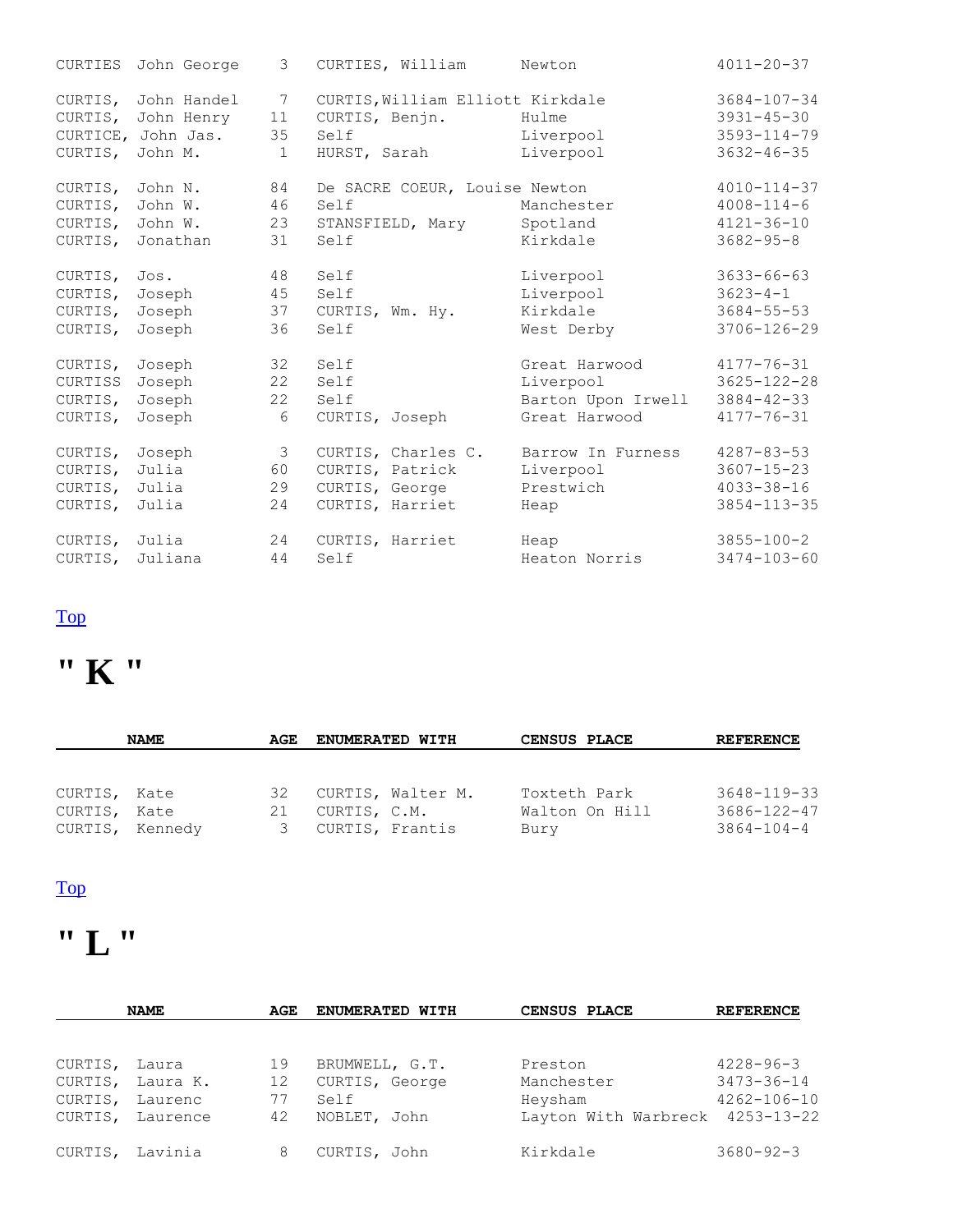| CURTIS, Lilly<br>CURTIS, Lily<br>CURTIS, Louisa |                                                             | 17                   |                   | CURTIS, Mary Anne<br>2m CURTIS, William<br>34 CURTIS, Walter M. | Manchester<br>Salford<br>Toxteth Park                   | $4004 - 116 - 7$<br>$3959 - 47 - 7$<br>$3648 - 119 - 33$                     |
|-------------------------------------------------|-------------------------------------------------------------|----------------------|-------------------|-----------------------------------------------------------------|---------------------------------------------------------|------------------------------------------------------------------------------|
| CURTIS, Louisa                                  | CURTIS, Louisa A.<br>CURTIS, Louisa E.<br>CURTIS, Louisa J. | 25<br>23<br>20<br>56 | CURTIS, Jno. W.   | WILSON, Mary Ann<br>CURTIS, William G.<br>CURTIS, Jno. W.       | Preston<br>Cheetham<br>Walton On Hill<br>Walton On Hill | $4229 - 91 - 31$<br>$4021 - 50 - 18$<br>$3686 - 102 - 8$<br>$3686 - 102 - 8$ |
| CURTIS, Lucy                                    |                                                             |                      | 6 CURTIS, Juliana |                                                                 | Heaton Norris                                           | 3474-103-60                                                                  |

**" M "** 

|         | <b>NAME</b> | <b>AGE</b> | ENUMERATED WITH          | <b>CENSUS PLACE</b>  | <b>REFERENCE</b>  |
|---------|-------------|------------|--------------------------|----------------------|-------------------|
|         |             |            |                          |                      |                   |
| CURTIS, | Margaret    | 56         | Self                     | North Meols          | $3751 - 33 - 8$   |
| CURTIS, | Margaret    | 47         | Self                     | Spotland             | $4121 - 48 - 33$  |
| CURTIS, | Margaret    | 42         | HARTELY, James           | Altham               | $4159 - 64 - 8$   |
| CURTIS, | Margaret    | 39         | CURTIS, Herbert          | West Derby           | $3713 - 121 - 19$ |
| CURTIS, | Margaret    | 34         | BREWER, Edward           | Hambleton            | $4257 - 9 - 12$   |
| CURTIS, | Margaret    | 26         | CURTIS, James            | Moss Side            | $3939 - 26 - 46$  |
| CURTIS, | Margaret    | 18         | CURTIS, Thomas           | Liverpool            | $3598 - 124 - 25$ |
| CURTIS, | Margaret    | 16         | SWORD, Mary              | Liverpool            | $3627 - 36 - 7$   |
| CURTIS, | Margaret    | 16         | CURTIS, Owen             | Mancheter            | $3988 - 46 - 20$  |
| CURTIS, | Margaret    | 5          | CURTIS, Michael J.       | North Melos          | $3751 - 83 - 15$  |
| CURTIS, | Margaret    | 11m        | CURTIS, James            | Wheelton             | $4213 - 23 - 17$  |
| CURTIS, | Margaret A. | 10         | CURTIS, Joseph           | West Derby           | $3706 - 126 - 29$ |
| CURTIS, | Margaret A. | 7          | CURTIS, James            | Newchurch            | $4128 - 11 - 15$  |
| CURTIS, | Margaret E. | 14         | CURTIS, John Geo.        | Lancaster            | $4264 - 94 - 38$  |
| CURTIS, | Margrate    | 33         | CURTIS, Thomas           | Oldham               | $4077 - 64 - 6$   |
| CURTIS, | Margrate E. | 2          | CURTIS, Thomas           | Oldham               | $4077 - 64 - 6$   |
| CURTIS, | Margret     | 81         | CURTIS, Laurenc          | Haysham              | $4262 - 106 - 10$ |
| CURTIS, | Margret Ann | 20         | CURTIS, David            | Hindley              | $3774 - 92 - 34$  |
| CURTIS, | Margrite    | 11         | CURTIS, Danuel           | Liverpool            | $3611 - 66 - 16$  |
| CORTES, | Marquret    | 1          | CORTES, James            | Booths               | $4132 - 29 - 52$  |
| CURTIS, | Martha      | 41         | CURTIS, John             | Kirkdale             | $3680 - 92 - 3$   |
| CURTIS, | Martha      | 38         | CURTIS, William H.       | West Derby           | 3707-106-35       |
| CURTIS, | Martha      | 23         | CURTIS, James            | Bradford             | $4016 - 49 - 10$  |
| CURTIS, | Martha      | 20         | BUSBY, George            | Salford              | $3959 - 114 - 55$ |
| CURTIS, | Martha      | 10         | CURTIS, James            | Hulme                | 3936-106-64       |
| CURTIS, | Martha Ann  | 26         | STANSFIELD, Mary         | Spotland             | $4121 - 36 - 10$  |
| CURTIS, | Martha J.   | 8          | CURTIS, George           | Mancheter            | 3473-36-14        |
| CURTIS, | Mary        | 77         | GREGSON, William         | Oswaldtwistle        | $4201 - 62 - 4$   |
| CURTIS, | Mary        | 70         | CURTIS, Daniel           | Liverpool            | $3607 - 7 - 7$    |
| CURTIS, | Mary        | 70         | Prescot Union Work House | Whiston              | $3730 - 103 - 5$  |
| CURTIS, | Mary        | 64         | EAKHURST, Charles D.     | Salford              | $3976 - 46 - 26$  |
| CURTES, | Mary        | 62         | WALMSLEY, Isabella       | Toxteth Park         | $3648 - 41 - 13$  |
| CURTIS, | Mary        | 61         | Self                     | Newton In Makerfield | $3787 - 78 - 18$  |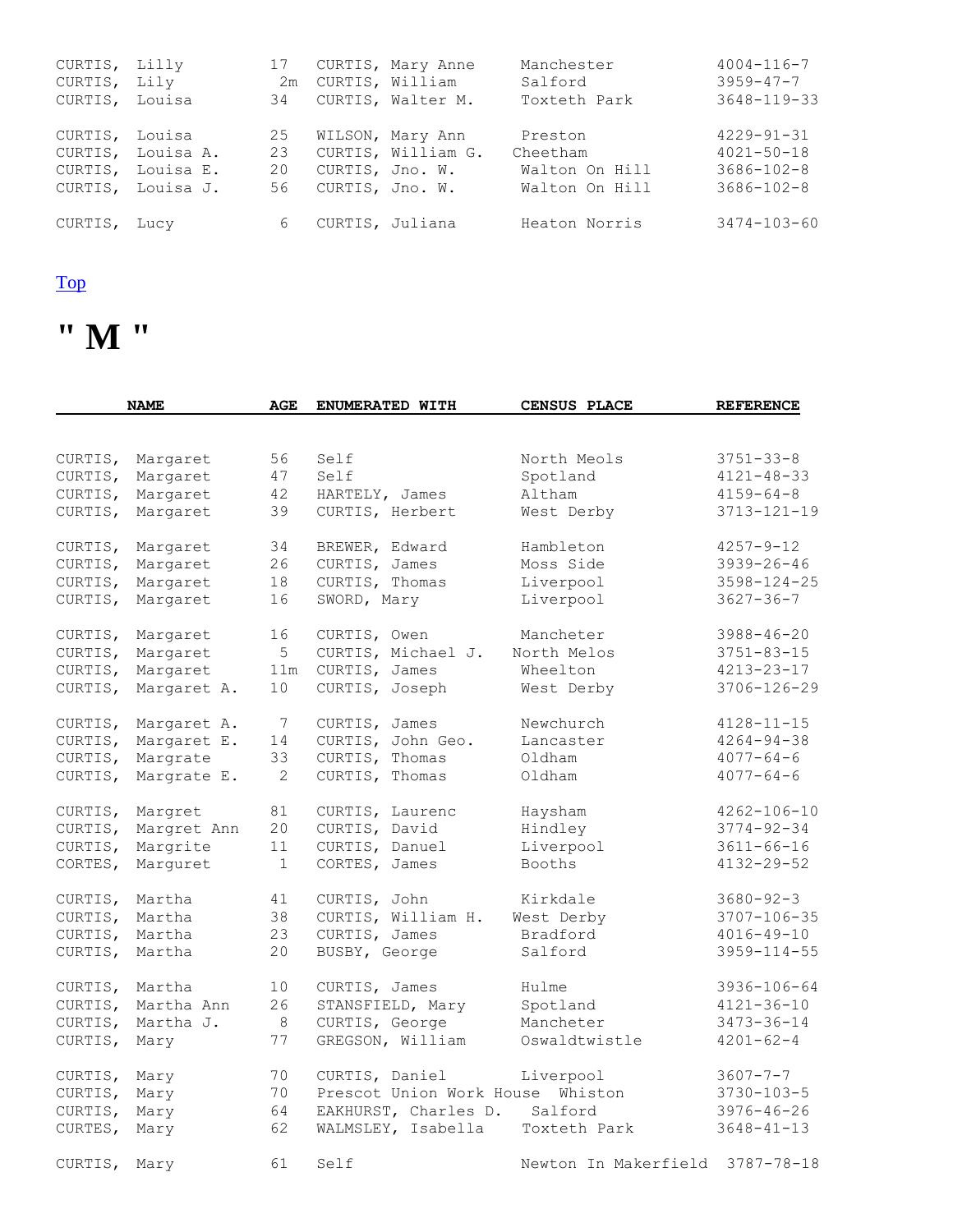| CURTIS,<br>CURTIS, | Mary<br>Mary |           | 60<br>60 | WHITTY, Daniel<br>Self             | Newton In Makerfield 3786-71-16<br>Chorlton On Medlock | $3918 - 86 - 4$   |
|--------------------|--------------|-----------|----------|------------------------------------|--------------------------------------------------------|-------------------|
| CURTISS Mary       |              |           | 55       | WYKE, Thomas W.                    | Everton                                                | $3653 - 67 - 18$  |
|                    |              |           |          |                                    |                                                        |                   |
| CURTIS,            | Mary         |           | 51       | CURTIS, Clement                    | Standish With Langtree 3758-84-16                      |                   |
| CURTIS,            | Mary         |           | 50       | CURTIS, Danuel                     | Liverpool                                              | $3611 - 66 - 16$  |
| CURTISS            | Mary         |           | 40       | LINSKY, Mary                       | Oldham                                                 | $4065 - 69 - 32$  |
| CURTIS,            | Mary         |           | 35       | CURTIS, William                    | Liverpool                                              | $3631 - 32 - 11$  |
|                    |              |           |          |                                    |                                                        |                   |
| CURTIS, Mary       |              |           | 33       | CURTIS, George                     | Mancheter                                              | $3473 - 36 - 14$  |
| CURTIS,            | Mary         |           | 31       | CURTIS, Harry                      | Chorlton On Medlock 3918-73-18                         |                   |
| CURTIS,            | Mary         |           | 30       | BUXTON, William                    | Mancheter                                              | $4006 - 91 - 11$  |
| CURTIS,            | Mary         |           | 29       | Lanc Co Lunatic Asylum Whittingham |                                                        | $4248 - 101 - 43$ |
|                    |              |           |          |                                    |                                                        |                   |
| CURTIS,            | Mary         |           | 28       | CURTIS, William                    | Liverpool                                              | $3613 - 24 - 16$  |
| CURTIS,            | Mary         |           | 24       | BROOKS, Geo. F.                    | Great Crosby                                           | $3695 - 83 - 20$  |
| CURTIS,            | Mary         |           | 21       | CURTIS, Charles                    | Hulme                                                  | $3929 - 61 - 20$  |
| CURTIS,            | Mary         |           | 20       | Mc CAFFEY, Annie                   | Preston                                                | $4238 - 112 - 46$ |
|                    |              |           |          |                                    |                                                        |                   |
| CURTIS,            | Mary         |           | 20       | MAURY, Louisa                      | Toxteth Park                                           | $3646 - 42 - 2$   |
| CURTIS,            | Mary         |           | 15       | PICKERING, Elizabeth               | Little Harwood                                         | $4178 - 119 - 22$ |
| CURTIS,            | Mary         |           | 13       | CURTIS, Margaret                   | Spotland                                               | $4121 - 48 - 33$  |
| CURTIS,            | Mary         |           | 11       | CURTIS, Thomas J.                  | Broughton In Salford 3951-113-17                       |                   |
|                    |              |           |          |                                    |                                                        |                   |
| CURTIS,            | Mary         |           | 1        | CURTIS, Joseph                     | West Derby                                             | 3706-126-29       |
| CURTIS,            | Mary A.      |           | 57       | Self                               | Broughton In Salford 3954-126-23                       |                   |
| CURTIS,            | Mary A.      |           | 40       | Self                               | Liverpool                                              | $3606 - 70 - 10$  |
| CURTIS,            | Mary A.      |           | 40       | CURTIS, Edward                     | Great Crosby                                           | $3696 - 77 - 61$  |
|                    |              |           |          |                                    |                                                        |                   |
| CURTIS,            | Mary A.      |           | 37       | Self                               | Manchester                                             | $4008 - 71 - 40$  |
| CURTIS,            | Mary A.      |           | 35       | CURTIS, James                      | Preston                                                | $4236 - 61 - 42$  |
| CURTIS,            | Mary A.      |           | 23       | CURTIS, Henry                      | Toxteth Park                                           | $3647 - 23 - 40$  |
| CURTIS,            | Mary A.      |           | 17       | WILLIAMSON, Isaac R. West Derby    |                                                        | $3712 - 104 - 1$  |
|                    |              |           |          |                                    |                                                        |                   |
| CURTIS,            | Mary A.      |           | 16       | AMBROSE, James                     | Manchester                                             | $3983 - 97 - 13$  |
| CURTIS,            | Mary A.      |           | 12       | CURTIS, Mary A.                    | Liverpool                                              | $3606 - 70 - 10$  |
| CURTIS,            | Mary A.      |           | 12       | CURTIS, George                     | Prestwich                                              | $4033 - 38 - 16$  |
| CURTIS,            | Mary A.      |           | 10       | HART, William                      | Liverpool                                              | $3601 - 105 - 21$ |
|                    |              |           |          |                                    |                                                        |                   |
| CURTIS, Mary A.    |              |           | 4        | CURTIS, Philip                     | Kirkdale                                               | $3679 - 17 - 27$  |
| CURTIS, Mary Ann   |              |           | 51       | Self                               | Heap                                                   | $3856 - 87 - 3$   |
| CURTIS, Mary Ann   |              |           | 33       | CURTIS, Elizabeth                  | Preesall With Hachinsall 4257-19-7                     |                   |
| CURTIS, Mary Ann   |              |           | 28       | WAIN, John                         | Ardwick                                                | $3894 - 61 - 18$  |
|                    |              |           |          |                                    |                                                        |                   |
| CURTIS, Mary Ann   |              |           | 27       | BRETTERGH, Anna                    | Liverpool                                              | $3629 - 120 - 21$ |
| CURTIS,            | Mary Ann     |           | 25       | CURTIS, Patrick                    | Liverpool                                              | $3607 - 15 - 23$  |
| CURTIS,            | Mary Ann     |           | 3m       | CURTIS, William                    | West Derby                                             | $3700 - 62 - 8$   |
| CURTIS,            |              | Mary Anne | 53       | Self                               | Manchester                                             | $4004 - 116 - 7$  |
|                    |              |           |          |                                    |                                                        |                   |
| CURTIS, Mary E.    |              |           | 36       | WITHINGTON, Charles                | Pendleton In Salford 3942-38-21                        |                   |
| CURTIS,            | Mary E.      |           | 25       | CURTIS, Charles                    | Denton                                                 | $4045 - 6 - 6$    |
| CURTIS,            | Mary E.      |           | 21       | WELSH, Alexander                   | Liverpool                                              | $3626 - 40 - 21$  |
| CURTIS,            | Mary E.      |           | 18       | CURTIS, Ellen                      | Preston                                                | $4227 - 109 - 47$ |
|                    |              |           |          |                                    |                                                        |                   |
| CURTIS, Mary E.    |              |           | 3        | CURTIS, Tom                        | Gorton                                                 | $3905 - 52 - 35$  |
| CURTIS, Mary I.    |              |           | 12       | CURTIS, James                      | Wheelton                                               | 4213-23-17        |
| CURTIS,            | Mary J       |           | 23       | CURTIS, Jno. W.                    | Walton On Hill                                         | $3686 - 102 - 8$  |
| CURTIS,            | Mary J       |           | 9        | CURTIS, Michael J.                 | Everton                                                | $3659 - 23 - 40$  |
|                    |              |           |          |                                    |                                                        |                   |
| CURTIS,            | Mary Jane    |           | 31       | CURTIS, William                    | Salford                                                | $3959 - 47 - 7$   |
| CURTIS,            |              | Mary Jane | 28       | TOWERS, William                    | West Derby                                             | $3704 - 119 - 10$ |
| CURTIS,            |              | Mary Jane | 15       | CURTIS, Benjn.                     | Hulme                                                  | $3931 - 45 - 30$  |
| CURTIS,            | Mary Jane    |           | 11       | CURTIS, Patrick                    | Liverpool                                              | $3607 - 15 - 23$  |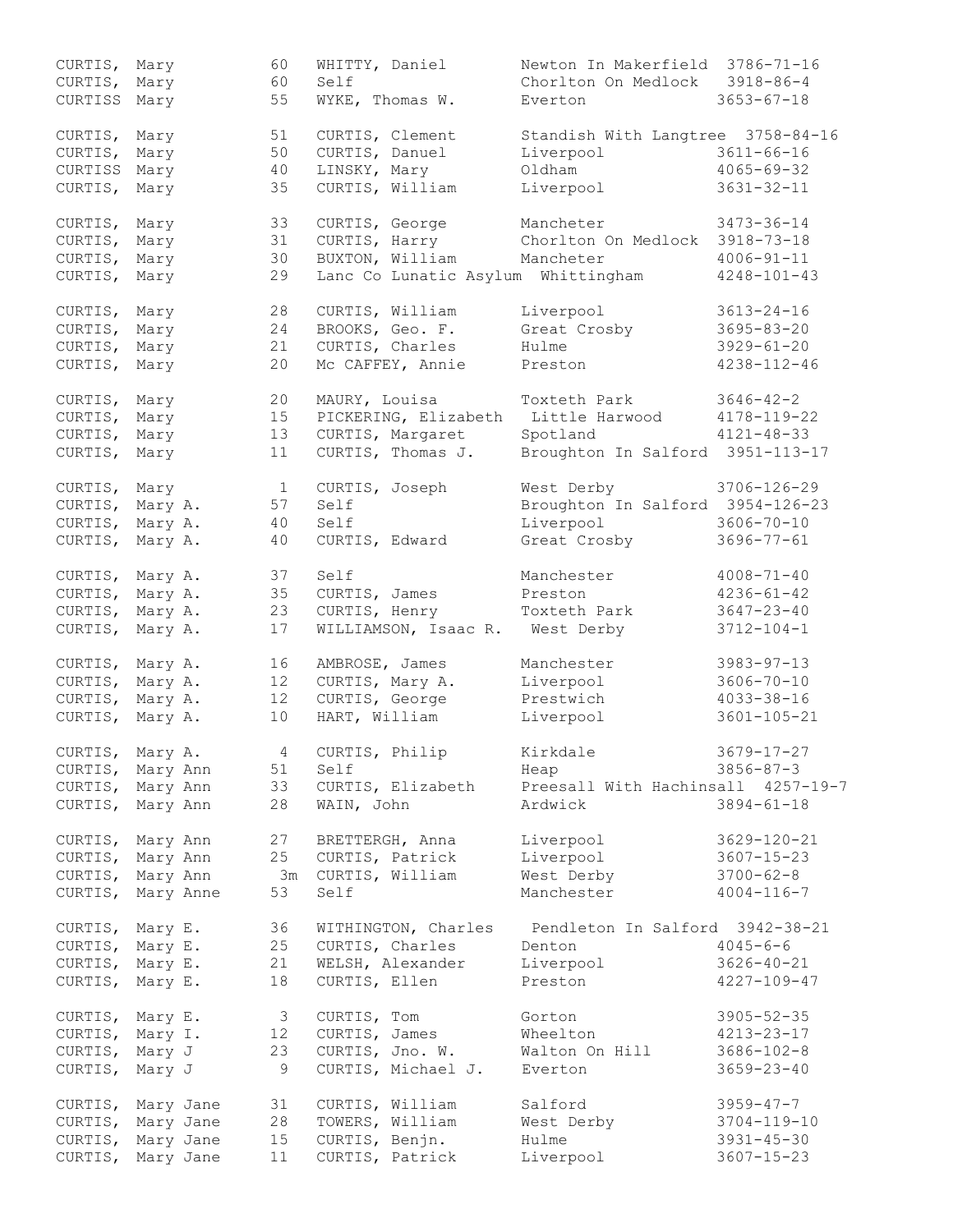| CURTIS, Mary O. | CURTICE, Mary Jane | 3<br>23 | CURTICE, John Jas.<br>CURTIS, C.M. | Liverpool<br>Walton On Hill    | $3593 - 114 - 79$<br>3686-122-47 |
|-----------------|--------------------|---------|------------------------------------|--------------------------------|----------------------------------|
| CURTIS,         | Mary T.            | 54      | WALKER, Joseph                     | Layton With Warbreck 4254-35-5 |                                  |
| CURTIS,         | Mathew H.          | 11      | ADAMS, Earnest                     | Rusholme                       | $3911 - 118 - 20$                |
| CURTIS,         | Matilda            | 23      | CURTIS, Matts Rd.                  | Crumpsall                      | $4026 - 78 - 10$                 |
| CURTIS,         | Matilda            | 22      | CURTIS, Charles                    | Toxteth Park                   | $3643 - 101 - 27$                |
| CURTIS,         | Matthew            | 73      | Self                               | Heaton Norris                  | $3474 - 25 - 44$                 |
| CURTIS,         | Matts. Rd.         | 27      | Self                               | Crumpsall                      | $4026 - 78 - 10$                 |
| CURTIS,         | Maude M.           | 3       | CURTIS, William                    | Salford                        | $3959 - 47 - 7$                  |
| CURTIS,         | Michael J.         | 48      | Self                               | Everton                        | $3659 - 23 - 40$                 |
| CURTIS,         | Michael J.         | 37      | Self                               | North Meols                    | $3751 - 83 - 15$                 |
| CURTIS,         | Michael J.         | 11      | CURTIS, Michael J.                 | North Meols                    | $3751 - 83 - 15$                 |
| CURTIS,         | Minnie             | 19      | CURTIS, Edward                     | Openshaw                       | 3907-117-34                      |
|                 | CURTIS, Minnie E.  | 3       | CURTIS, Tom                        | Manchester                     | $4019 - 98 - 51$                 |

## **" N "**

| <b>NAME</b>                      | AGE | <b>ENUMERATED WITH</b>            | CENSUS PLACE                              | <b>REFERENCE</b> |  |
|----------------------------------|-----|-----------------------------------|-------------------------------------------|------------------|--|
| CURTIS, Nathan<br>CURTIS, Nellie | 51  | GOUGH, Jessie M.<br>CURTIS, Jacob | Everton<br>Warton With Lindeth 4269-71-28 | $3654 - 29 - 51$ |  |

#### [Top](http://www.curtis-curtiss.com/pub/archives/extractions/england/lancashire/1881_census/lan_curtis_idx.html#top)

## **" O "**

|         | <b>NAME</b> | AGE | <b>ENUMERATED WITH</b> | CENSUS PLACE | <b>REFERENCE</b> |
|---------|-------------|-----|------------------------|--------------|------------------|
| CURTIS, | Owen        | 49  | Self                   | Manchester   | $3988 - 46 - 20$ |
|         |             |     |                        |              |                  |

#### [Top](http://www.curtis-curtiss.com/pub/archives/extractions/england/lancashire/1881_census/lan_curtis_idx.html#top)

### **" P "**

| <b>NAME</b><br>AGE |         |    | <b>ENUMERATED WITH</b> | CENSUS PLACE                    | <b>REFERENCE</b> |  |
|--------------------|---------|----|------------------------|---------------------------------|------------------|--|
|                    |         |    |                        |                                 |                  |  |
| CURTIS,            | Patrick | 36 | Self                   | Liverpool                       | $3607 - 15 - 23$ |  |
| CURTESS, Patrick   |         | 25 | Mc PARLAN, Michael     | Widnes                          | $3726 - 41 - 75$ |  |
| CURTIS,            | Patrick | 5  | CURTIS, Patrick        | Liverpool                       | $3607 - 15 - 23$ |  |
| CURTIS,            | Peter   | 19 | WILKINSON, James       | Layton With Warbreck 4253-18-32 |                  |  |
| CURTIS,            | Peter   | 17 | CURTIS, Mary A.        | Manchester                      | $4008 - 71 - 40$ |  |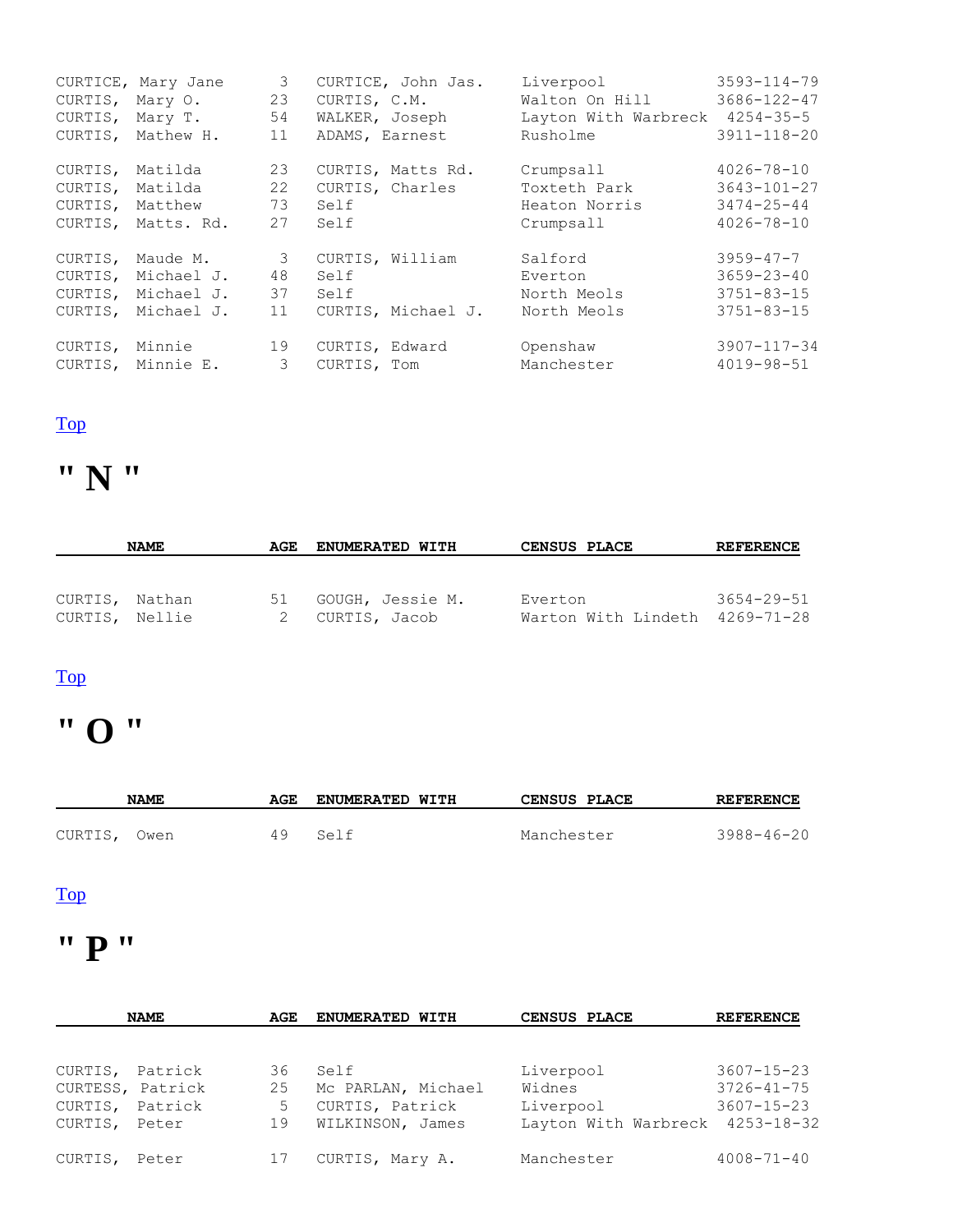| CURTIS, Phebe<br>CURTIS, Philip |  | 79 CURTIS, William<br>39 Self                                                                                         | Everton<br>Kirkdale             | $3663 - 43 - 20$<br>3679-17-27                           |
|---------------------------------|--|-----------------------------------------------------------------------------------------------------------------------|---------------------------------|----------------------------------------------------------|
|                                 |  | CURTIS, Philip J. 16 CURTIS, Philip<br>CURTIES, Philippa Jane 26 CURTIES, William<br>CURTIS, Phoebe 34 PARRY, Anthony | Kirkdale<br>Newton<br>Liverpool | $3679 - 17 - 27$<br>$4011 - 20 - 38$<br>$3622 - 51 - 28$ |

## **" R "**

| <b>NAME</b>  |                           | AGE            | ENUMERATED WITH       | CENSUS PLACE      | <b>REFERENCE</b>  |
|--------------|---------------------------|----------------|-----------------------|-------------------|-------------------|
|              |                           |                |                       |                   |                   |
|              | CURTIS, Rachel            | 62             | Self                  | Castleton         | $4108 - 30 - 10$  |
| CURTIS,      | Rachel                    | 24             | WILLIAMS, Peter       | Harpurhey         | $4030 - 89 - 26$  |
|              | CURTIS, Richard           | 53             | Self                  | Myerscough        | $4258 - 51 - 17$  |
| CURTIS,      | Richard                   | 35             | Self                  | Toxteth Park      | $3634 - 10 - 13$  |
|              | CURTIS, Richard           | 33             | COSTELLO, Charles     | Toxteth Park      | $3636 - 70 - 28$  |
| CURTIS,      | Richard                   | 30             | CURTIS, Thomas        | Blackburn         | $4193 - 91 - 19$  |
| CURTIS,      | Richard                   | 15             | CURTIS, James         | Wheelton          | $4213 - 23 - 17$  |
|              | CURTIS, Richard           | 12             | CURTIS, Patrick       | Liverpool         | $3607 - 15 - 23$  |
|              | CURTIS, Richard Cobden 52 |                | Manchester Work House | Crumpsall         | $4027 - 3 - 2$    |
| CORTES,      | Robert                    | 34             | CORTES, James         | Booths            | $4132 - 29 - 52$  |
|              | CURTIS, Robert 23         |                | WILLIAMS, Peter       | West Derby        | 3713-7-12         |
|              | CURTIS, Robert G.         | 6              | CURTIS, George        | Manchester        | $3473 - 36 - 14$  |
| CURTIS, Rosa |                           | 8              | CURTIS, Joseph        | Liverpool         | $3623 - 4 - 1$    |
| CURTIS,      | Rose                      | 3 <sup>7</sup> | CURTIS, Jonathan      | Kirkdale          | $3682 - 95 - 8$   |
|              | CURTIS, Rose Ann 18       |                | CURTIS, Ann           | Ashton Under Lyne | $4036 - 69 - 13$  |
|              | CURTIS, Rosette E.        | 20             | CURTIS, John          | Castleton         | $4107 - 110 - 54$ |

#### [Top](http://www.curtis-curtiss.com/pub/archives/extractions/england/lancashire/1881_census/lan_curtis_idx.html#top)

## **" S "**

| <b>NAME</b> |                   | AGE          | ENUMERATED WITH                  | CENSUS PLACE        | <b>REFERENCE</b>  |  |
|-------------|-------------------|--------------|----------------------------------|---------------------|-------------------|--|
|             |                   |              |                                  |                     |                   |  |
| CURTIS,     | Samuel            | 2            | CURTIS, William                  | West Derby          | $3700 - 62 - 8$   |  |
| CURTIS,     | Sarah             | 68           | CURTIS, James                    | Barnacre With Bonds | $4259 - 5 - 3$    |  |
| CURTIS,     | Sarah             | 54           | CURTIS, Thomas                   | Manchester          | $4003 - 83 - 74$  |  |
| CURTIS,     | Sarah             | 30           | CURTIS, James                    | Newchurch           | $4128 - 11 - 15$  |  |
|             |                   |              |                                  |                     |                   |  |
| CURTIS,     | Sarah             | 28           | CURTIS, Edwin                    | Toxteth Park        | $3646 - 83 - 22$  |  |
| CURTIS,     | Sarah             | 27           | CURTIS, William                  | West Derby          | $3700 - 62 - 8$   |  |
| CURTIS,     | Sarah             | 21           | CURTIS, Margaret                 | Spotland            | $4121 - 48 - 33$  |  |
| CURTIS,     | Sarah             | 20           | HURST, Sarah                     | Liverpool           | $3632 - 46 - 35$  |  |
| CURTIS,     | Sarah             | $\mathbf{1}$ | CURTIS, Charles                  | Toxteth Park        | $3643 - 101 - 27$ |  |
|             | CURTISS, Sarah A. | 21           | CURTISS, Joseph                  | Liverpool           | $3625 - 122 - 28$ |  |
| CURTIS,     | Sarah Ann         | 5            | CURTIS, William Elliott Kirkdale |                     | $3684 - 107 - 34$ |  |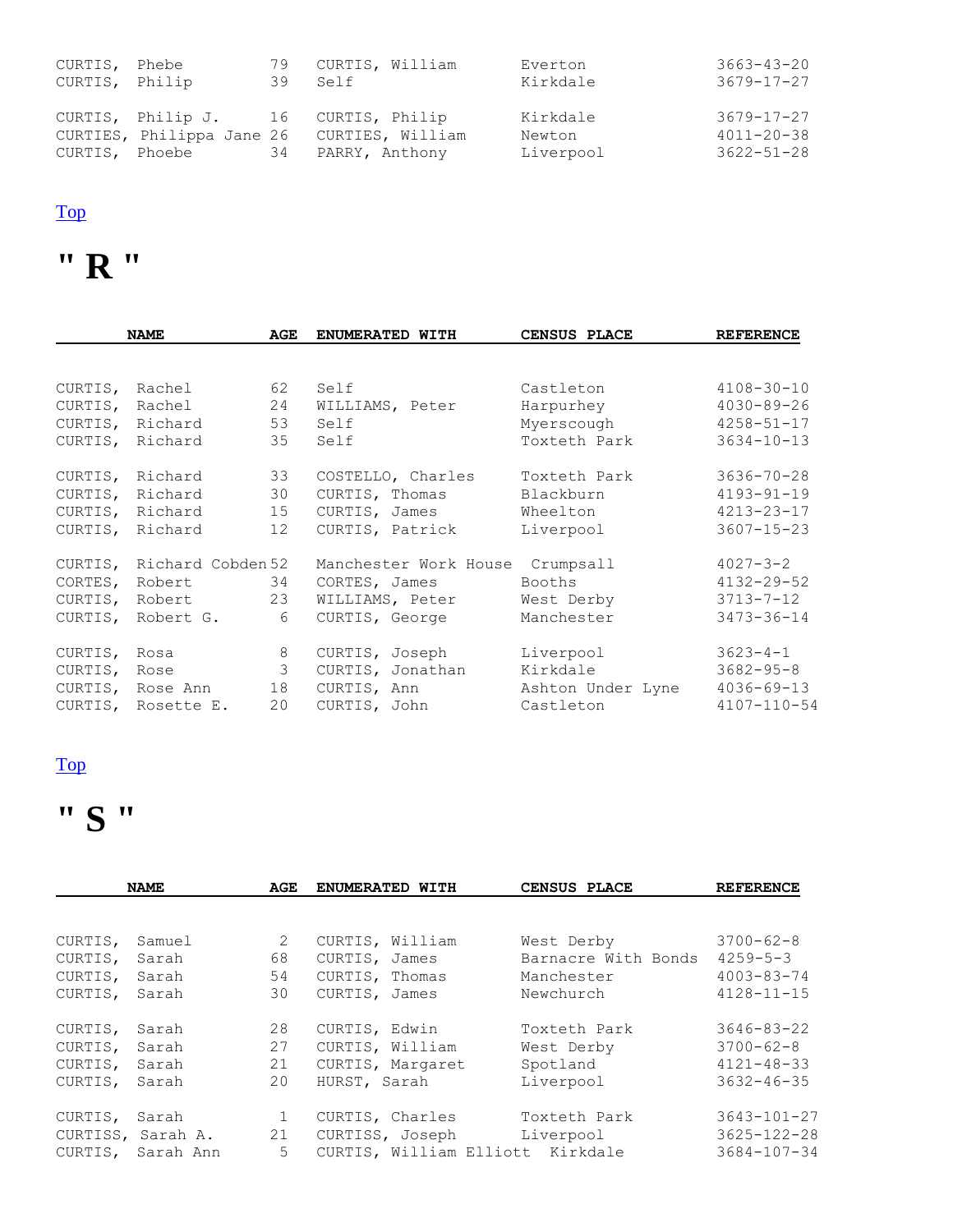| CURTIS, | Sarah Ellen       | 6  | CURTIS, John                          | Manchester    | $3999 - 5 - 4$    |
|---------|-------------------|----|---------------------------------------|---------------|-------------------|
| CURTIS, | Sarah J.          | 22 | LOOK, Robert H.                       | Salford       | $3970 - 29 - 8$   |
| CURTIS, | Sarah J.          | 20 | DIXON, Thomas                         | Toxteth Park  | $3639 - 92 - 21$  |
| CURTIS, | Sarah Jane        | 26 | CROP, Mary Ann                        | Heaton Norris | $3474 - 62 - 17$  |
| CURTIS, | Scott             | 6  | CURTIS, Frantis                       | Bury          | $3864 - 104 - 4$  |
| CURTIS, | Sidney            | 1  | CURTIS, Herbert                       | West Derby    | $3713 - 121 - 19$ |
| CURTIS, | Sidney A.         | 1< | CURTIS, William G.                    | Cheetham      | $4021 - 50 - 18$  |
| CURTIS, | Sophie            | 21 | CHRISTOPHERSON, Sarah J. Toxteth Park |               | $3647 - 18 - 29$  |
| CURTIS, | Stamite Manus     | 23 | VENDURA, Paineze                      | Liverpool     | $3614 - 7 - 8$    |
| CURTIS, | Stanley H.        | 11 | CURTIS, William G.                    | Cheetham      | $4021 - 50 - 18$  |
| CURTIS, | Susannah          | 56 | CURTIS, Andrew                        | Liverpool     | 3626-98-17        |
|         | CURTISS, Susannah | 54 | CURTISS, Thomas                       | Stretford     | $3888 - 121 - 46$ |
| CURTIS, | Susannah          | 50 | CURTIS, Ellen                         | Ribchester    | $4227 - 109 - 47$ |

## **" T "**

|                 | <b>NAME</b><br><b>AGE</b><br>ENUMERATED WITH<br><b>CENSUS PLACE</b> |                | <b>REFERENCE</b>  |                                  |                   |
|-----------------|---------------------------------------------------------------------|----------------|-------------------|----------------------------------|-------------------|
|                 |                                                                     |                |                   |                                  |                   |
| CURTIS,         | Tabrin                                                              | 35             | CURTIS, Wm. Hy.   | Kirkdale                         | $3684 - 55 - 53$  |
| CURTIS,         | Teresa                                                              | 25             | CURTIS, John      | Mancheter                        | $3988 - 52 - 31$  |
| CURTIS,         | Tho. H.                                                             | 5              | CURTIS, Tom       | Gorton                           | $3905 - 52 - 35$  |
| CURTIS,         | Thomas                                                              | 74             | Self              | Blackburn                        | $4193 - 91 - 19$  |
| CURTISS, Thomas |                                                                     | 56             | Self              | Stretford                        | $3888 - 121 - 46$ |
| CURTIS,         | Thomas                                                              | 49             | Self              | Manchester                       | $4003 - 83 - 74$  |
| CURTIS,         | Thomas                                                              | 49             | FOSTER, John      | Barrow In Furness                | $4288 - 103 - 26$ |
| CURTIS,         | Thomas                                                              | 42             | Self              | Liverpool                        | $3598 - 124 - 25$ |
| CURTIS,         | Thomas                                                              | 40             | DOCKERTY, William | Toxteth Park                     | $3649 - 108 - 19$ |
| CURTIS,         | Thomas                                                              | 39             | Self              | Layton With Warbreck 4253-45-5   |                   |
| CURTIS,         | Thomas                                                              | 35             | Self              | Toxteth Park                     | $3652 - 37 - 8$   |
| CURTIS,         | Thomas                                                              | 33             | Self              | Oldham                           | $4077 - 64 - 6$   |
| CURTIS,         | Thomas                                                              | 27             | WILLIAMS, Robert  | Liverpool                        | $3593 - 139 - 4$  |
| CURTIS,         | Thomas                                                              | 26             | STOCKS, William   | Oldham                           | $4084 - 122 - 34$ |
| CURTIS,         | Thomas                                                              | 22             | CURTIS, Owen      | Mancheter                        | $3988 - 46 - 20$  |
| CURTIS,         | Thomas                                                              | 21             | WAIN, John        | Ardwick                          | $3894 - 61 - 18$  |
| CURTISS, Thomas |                                                                     | 18             | CURTISS, Thomas   | Stretford                        | $3888 - 121 - 46$ |
| CURTIS,         | Thomas                                                              | 18             | CURTIS, Benjn.    | Hulme                            | $3931 - 45 - 30$  |
| CURTIS,         | Thomas                                                              | 15             | CURTIS, Joseph    | Liverpool                        | $3623 - 4 - 1$    |
| CURTIS,         | Thomas                                                              | 13             | CURTIS, Jno. W.   | Walton On Hill                   | $3686 - 102 - 8$  |
| CURTIS,         | Thomas                                                              | 11             | CURTIS, Thomas    | Liverpool                        | $3598 - 124 - 25$ |
| CURTIS,         | Thomas                                                              | 10             | CURTIS, Thomas J. | Broughton In Salford 3951-113-17 |                   |
| CURTIS,         | Thomas                                                              | 8              | BUXTON, William   | Mancheter                        | $4006 - 91 - 11$  |
| CORTES,         | Thomas                                                              | $\overline{7}$ | CORTES, James     | Booths                           | $4132 - 29 - 52$  |
| CURTIS,         | Thomas                                                              | 3              | CURTIS, Joseph    | West Derby                       | $3706 - 126 - 29$ |
| CURTIS,         | Thomas                                                              | 2              | CURTIS, Henry     | Warrington                       | $3796 - 95 - 31$  |
| CURTIS,         | Thomas                                                              | $\mathbf{1}$   | CURTIS, Patrick   | Liverpool                        | $3607 - 15 - 23$  |
| CURTIS,         | Thomas J.                                                           | 36             | Self              | Broughton In Salford             | 3951-113-17       |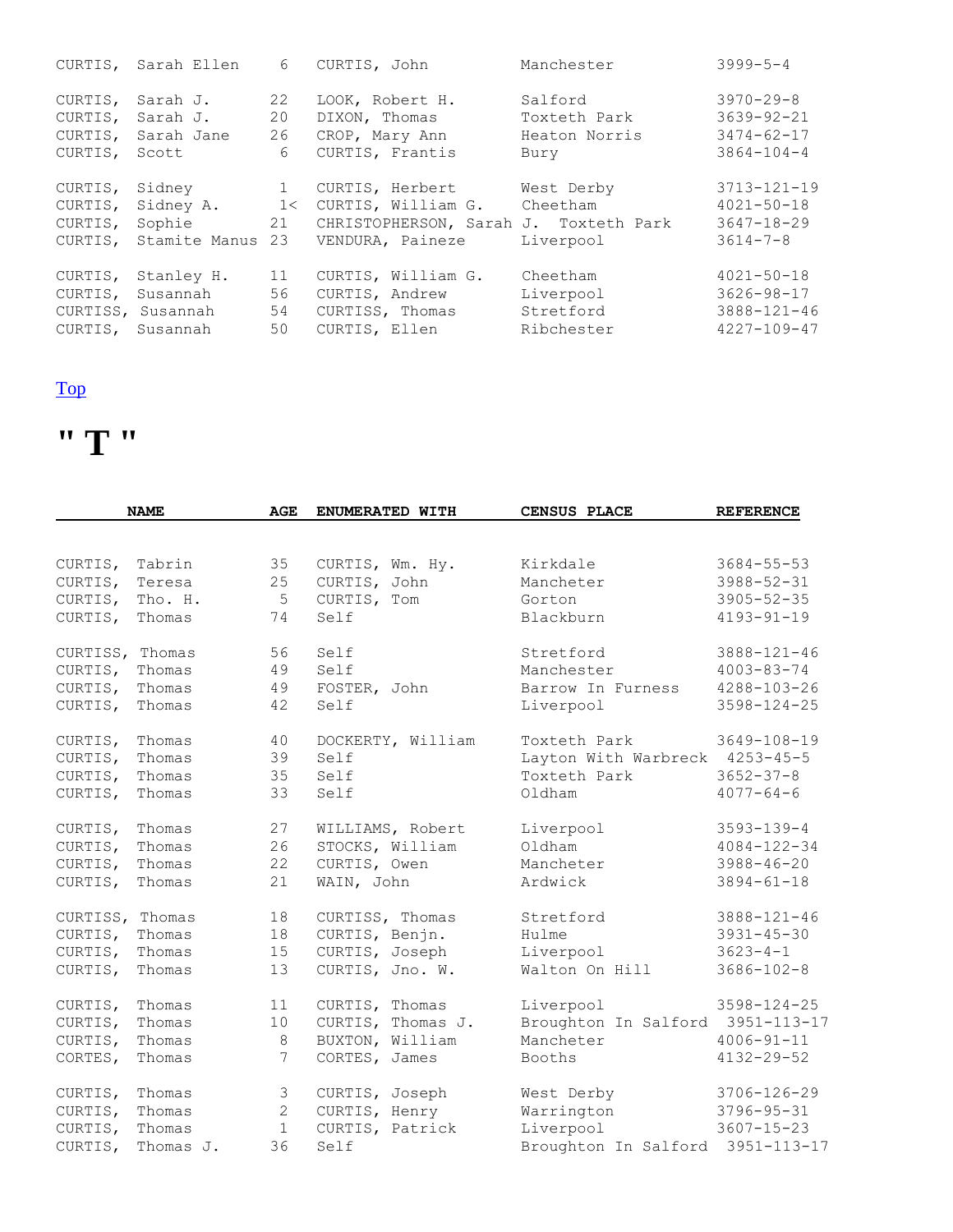| CURTIS,        | Thomas J. |    | 7m CURTIS, William | Lancaster  | $4264 - 94 - 37$ |
|----------------|-----------|----|--------------------|------------|------------------|
| CURTIS,        | Thomas J. | 6m | CURTIS, Philip     | Kirkdale   | $3679 - 17 - 27$ |
| CURTIS,        | Thos.     | 23 | CUNNINGHAM, Jane   | Liverpool  | $3603 - 96 - 15$ |
| COURTES, Thos. |           | 22 | HULME, Rixhd.      | Hulme      | $3935 - 60 - 13$ |
|                |           |    |                    |            |                  |
| CURTIS,        | Thos. H.  | 5  | CURTIS, Tom        | Manchester | $4019 - 98 - 51$ |
| CURTIS,        | Timothy   | 18 | CURTIS, John       | Kirkdale   | $3680 - 92 - 3$  |
| CURTIS,        | Tom       | 43 | Self               | Gorton     | $3905 - 52 - 35$ |
| CURTIS,        | Tom       | 43 | Self               | Manchester | $4019 - 98 - 51$ |
| CURTIS,        | Tom       | 14 | CURTIS, Mary A.    | Manchester | $4008 - 71 - 40$ |

## **" V "**

| <b>NAME</b>                                               | AGE | <b>ENUMERATED WITH</b> |  | <b>CENSUS PLACE</b> | <b>REFERENCE</b> |
|-----------------------------------------------------------|-----|------------------------|--|---------------------|------------------|
|                                                           |     |                        |  |                     |                  |
| CURTIS, Vasthti Ellen 29 CURTIS, William Elliott Kirkdale |     |                        |  |                     | 3684-107-34      |

#### [Top](http://www.curtis-curtiss.com/pub/archives/extractions/england/lancashire/1881_census/lan_curtis_idx.html#top)

# **" W "**

| <b>NAME</b>  |           | <b>AGE</b> | ENUMERATED WITH                 | CENSUS PLACE                  | <b>REFERENCE</b>  |
|--------------|-----------|------------|---------------------------------|-------------------------------|-------------------|
|              |           |            |                                 |                               |                   |
| CURTIS, W.H. |           | 21         | AMBROSE, James                  | Manchester                    | $3983 - 97 - 13$  |
| CURTIS,      | Walter    | 24         | BUSBY, George                   | Salford                       | $3959 - 114 - 55$ |
| CURTIS,      | Walter    | 10         | CURTIS, Juliana                 | Heaton Norris                 | $3474 - 103 - 60$ |
| CURTIS,      | Walter    | 8          | CURTIS, Thomas                  | Oldham                        | $4077 - 64 - 6$   |
| CURTIS,      | Walter    | 4          | PARRY, Anthony                  | Liverpool                     | $3622 - 51 - 28$  |
| CURTIS,      | Walter E. | 3          | WILDSMITH, William              | Cheetham                      | $4024 - 67 - 42$  |
| CURTIS,      | Walter M. | 64         | Self                            | Toxteth Park                  | $3648 - 119 - 33$ |
| CURTIS,      | William   | 77         | CURTIS, William                 | Lancaster                     | $4264 - 94 - 37$  |
| CURTIS,      | William   | 74         | Self                            | Everton                       | $3663 - 43 - 20$  |
| CURTIS,      | William   | 62         | HORBURY, Charles                | Castleton                     | $4106 - 40 - 28$  |
| CURTIS,      | William   | 50         | Self                            | Liverpool                     | $3595 - 151 - 34$ |
| CURTIS,      | William   | 46         | Self                            | Lancaster                     | $4264 - 94 - 37$  |
| CURTIS,      | William   | 37         | Self                            | West Derby                    | $3700 - 62 - 8$   |
| CURTIS,      | William   | 35         | Self                            | Liverpool                     | $3613 - 24 - 16$  |
| CURTIS,      | William   | 32         | PARRY, Anthony                  | Liverpool                     | $3622 - 51 - 28$  |
| CURTIS,      | William   | 32         | Self                            | Salford                       | $3959 - 47 - 7$   |
| CURTIS,      | William   | 30         | Self                            | Liverpool                     | $3631 - 32 - 11$  |
| CURTIS,      | William   | 29         | DUGGAN, John                    | West Derby                    | $3699 - 63 - 23$  |
| CURTIS,      | William   | 29         | DAWSON, Sarah                   | Chorlton On Medlock           | $3922 - 88 - 42$  |
| CURTIS,      | William   | 27         | CURTIS, Wm. Christopher Everton |                               | $3655 - 49 - 37$  |
| CURTIS,      | William   | 27         | CURTIS, Mary                    | Chorlton On Medlock 3918-86-4 |                   |
| CURTIS,      | William   | 25         | Self                            | Chorlton On Medlock           | $4176 - 132 - 11$ |